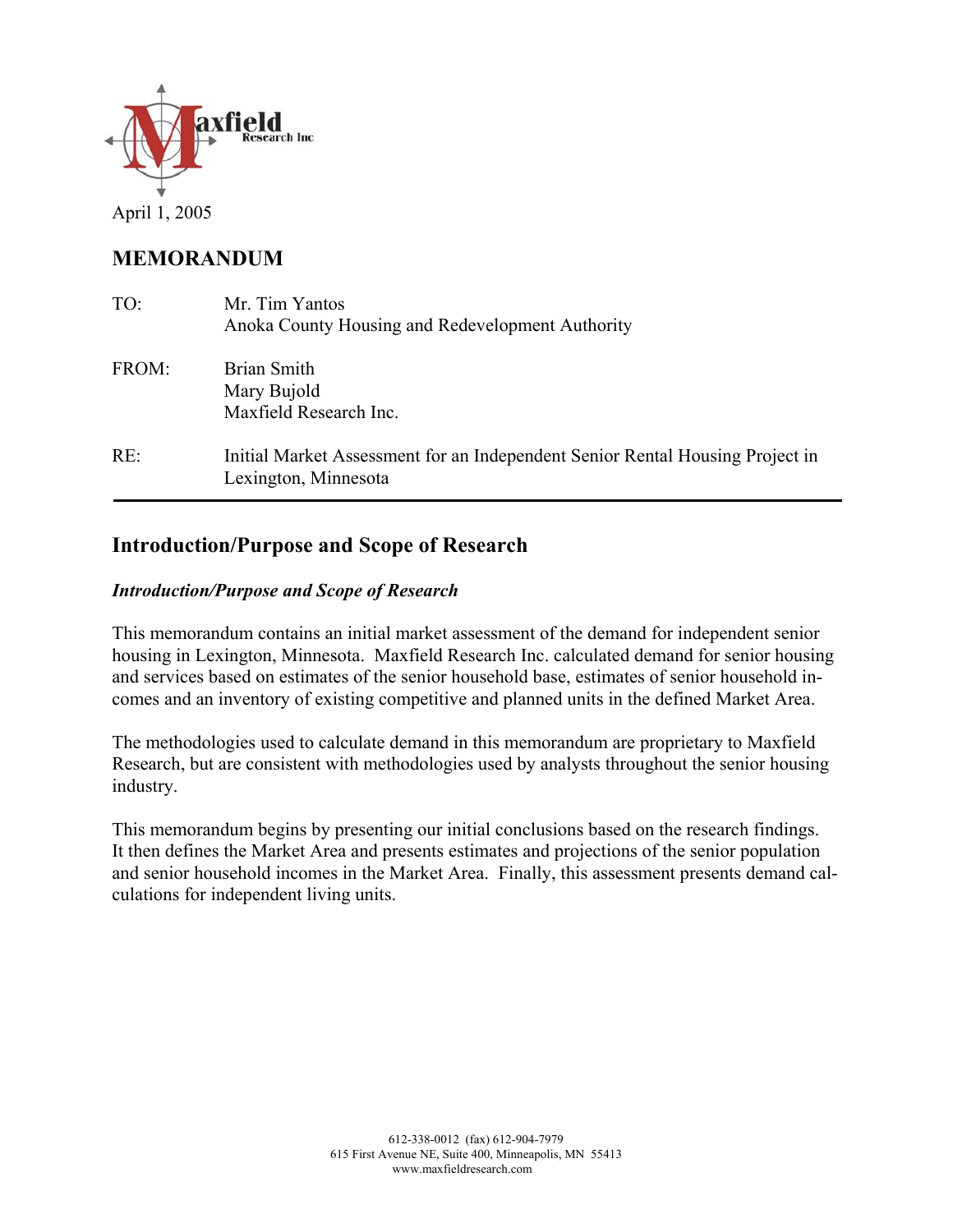## **Market Area Definition**

Based on the location of the Site, transportation routes, man-made geographic boundaries, and our experience of the draw areas for independent senior housing, we define the primary draw (or "market") for this Initial Market Assessment as the following group of communities: Lexington, Blaine, Centerville, Circle Pines, and Lino Lakes. The Map below illustrates the geographic areas included in the Lexington Market Area (highlighted in orange).

We estimate that approximately 80% of the market support for independent senior housing in Lexington would come from this Market Area. The remaining portion of the demand (20%) for a senior housing development in Lexington will come from outside the defined Market Area. These individuals will include people currently residing just outside the Market Area who have an orientation to the area (i.e., church, doctor, etc.); people who once resided in the area that desire to move back to be near friends and family, as well as parents of adult children living in the Market Area.



## **Lexington Market Area**

Maxfield Research Inc.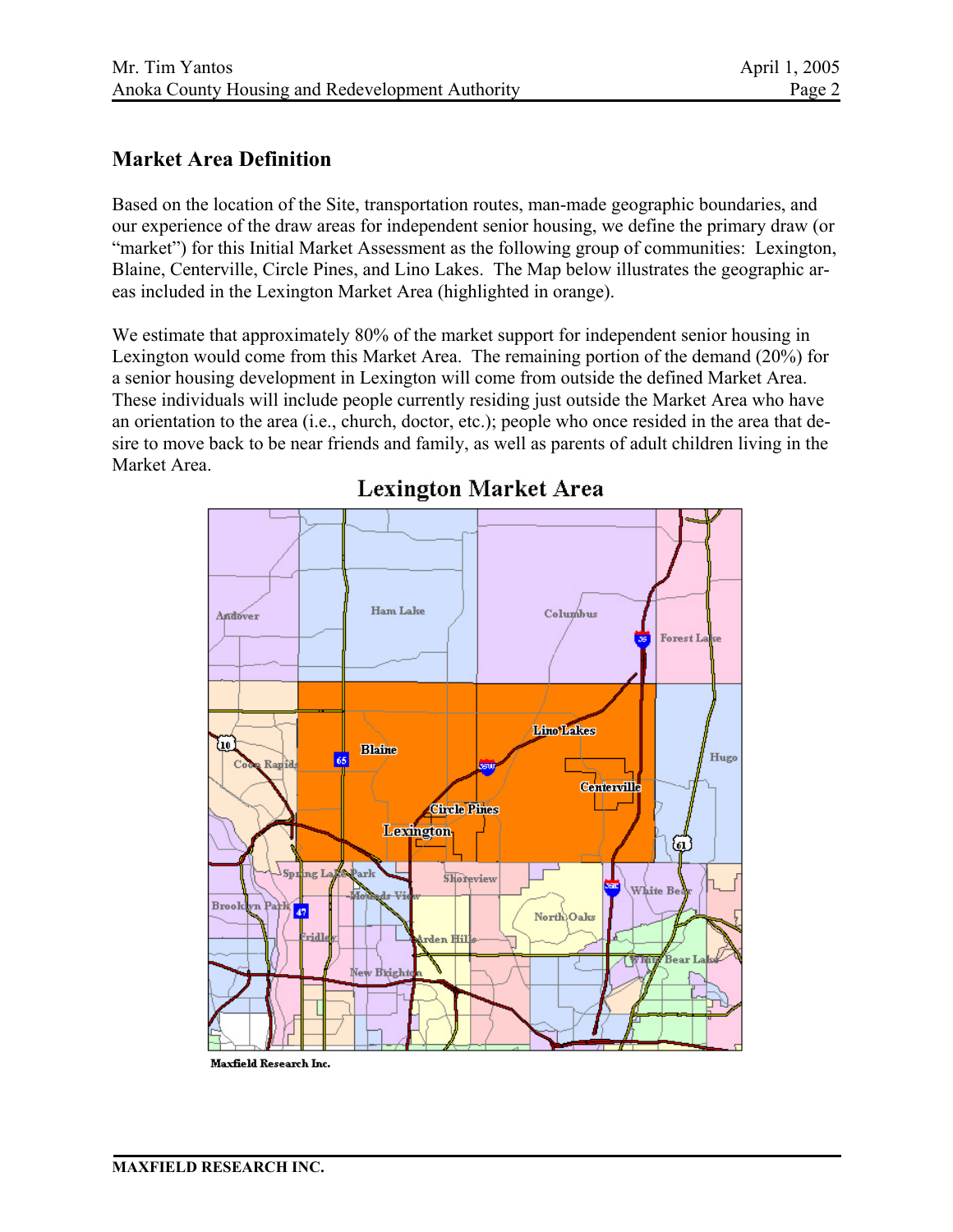## **Household Income Trends**

Table 1 shows estimated and projected incomes for senior households in the Market Area in 2004 and 2009. The income estimates were made by Maxfield Research Inc., based on data from Claritas Inc., a national demographics firm. The data helps determine the demand for senior housing based on the size of the market at specific price levels. It should be noted that the data does not account for the asset base of senior households, nor supplemental income that a senior household could gain from the proceeds of a home sale or from contributions from family members. This information has been compiled and is presented later in this report.

The frailer the senior, the greater the proportion of their income they will typically spend on housing and services. Studies have shown that seniors are often willing to pay 40% or more of their incomes for market rate senior housing with little or no services, while income allocations of 50% to 65% are typical in a congregate setting, and 80% to 90% percent or more for assisted living housing. The proceeds from the sale of a home, as well as financial assistance from adult children are often used as supplemental income to afford senior housing alternatives.

The following are key points regarding senior household incomes from Table 1.

- The median income among all age 65+ households in the Lexington Market Area was estimated at \$35,171 in 2004. Within this age group, the median income for households between the ages of 65 and 74 was \$41,540, while the median income for households age 75 and older was \$24,263. The higher incomes for younger senior households (65 to 74) compared to older seniors (75+) is primarily due to the higher proportion of younger seniors who are married, and more likely to have two pensions or higher Social Security benefits, while some continue to work. Households age 55 to 64, who are often in their peak earning years, had a 2004 estimated income of just over \$72,090. These older adults are not a primary market for age-restricted senior housing.
- A senior household earning \$41,540 (the median income for households age 65 to 74 in 2004) could afford a monthly housing cost of \$1,385, allocating 40% of the household's annual income towards housing, or \$1,731, allocating 50% of income. A senior household earning \$29,096 (median income for households age 75+) could afford a monthly housing cost of \$1,011, allocating 50% of income towards housing.
- It is expected that the median income among age 65+ households will increase to \$40,411 in 2009, an increase of 16.2% over five years. Among age 65 to 74 households, the median income is projected to increase to \$48249 in 2009, and among age 75 and older households, it is expected that the median income will increase to \$28,308.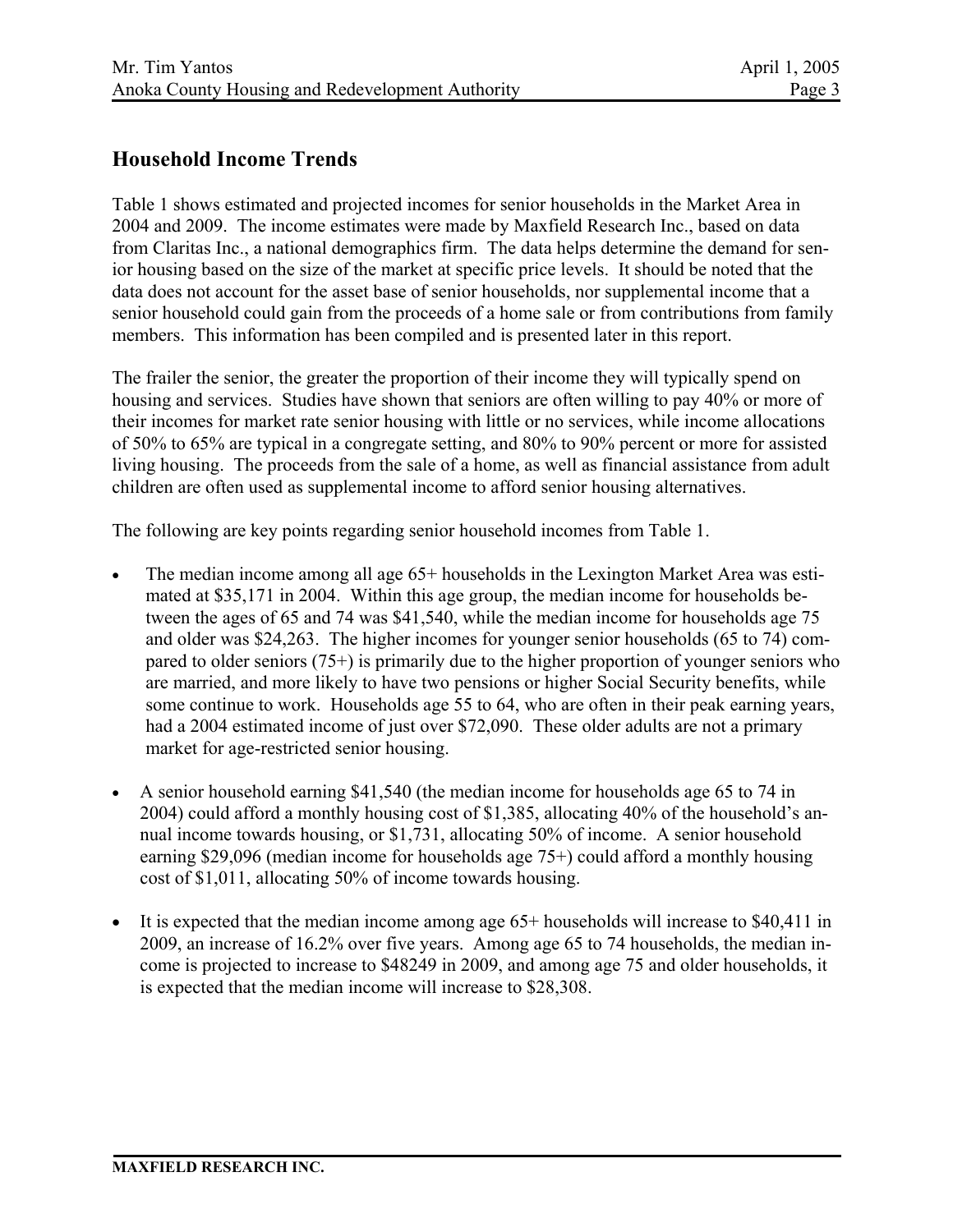|                                                |                |         | <b>TABLE 1</b><br><b>OLDER ADULT INCOME DISRIBUTION</b> |         |          |        |           |        |
|------------------------------------------------|----------------|---------|---------------------------------------------------------|---------|----------|--------|-----------|--------|
|                                                |                |         | <b>LEXINGTON MARKET AREA</b><br>2004 & 2009             |         |          |        |           |        |
|                                                |                |         | 2004                                                    |         |          |        |           |        |
|                                                | 55-64          |         | 65-74                                                   |         | $75+$    |        | Total 65+ |        |
|                                                | No.            | Pct.    | No.                                                     | Pct.    | No.      | Pct.   | No.       | Pct.   |
| <b>Under \$10,000</b>                          | 69             | 1.8     | 72                                                      | 3.9     | 131      | 12.2   | 203       | 7.0    |
| \$10,000-\$14,999                              | 52             | 1.3     | 83                                                      | 4.5     | 157      | 14.6   | 240       | 8.2    |
| \$15,000-\$24,999                              | 176            | 4.6     | 246                                                     | 13.3    | 268      | 24.9   | 514       | 17.6   |
| \$25,000-\$34,999                              | 270            | 7.0     | 313                                                     | 17.0    | 187      | 17.4   | 500       | 17.1   |
| \$35,000-\$49,999                              | 517            | 13.4    | 474                                                     | 25.7    | 158      | 14.7   | 632       | 21.7   |
| \$50,000-\$74,999                              | 959            | 24.9    | 353                                                     | 19.2    | 92       | 8.6    | 445       | 15.2   |
| \$75,000-\$99,999                              | 854            | 22.2    | 146                                                     | 7.9     | 53       | 4.9    | 199       | 6.8    |
| \$100,000 or more                              | 957            | 24.8    | 156                                                     | 8.5     | 30       | 2.8    | 186       | 6.4    |
| Total                                          | 3,854          | 100.0   | 1,843                                                   | 100.0   | 1,076    | 100.0  | 2,919     | 100.0  |
| Median Income                                  | \$72,090       |         | \$41,540                                                |         | \$24,263 |        | \$35,171  |        |
|                                                |                |         | 2009                                                    |         |          |        |           |        |
|                                                | 55-64<br>65-74 |         |                                                         |         | $75+$    |        | Total 65+ |        |
|                                                | No.            | Pct.    | No.                                                     | Pct.    | No.      | Pct.   | No.       | Pct.   |
| <b>Under \$10,000</b>                          | 70             | 1.4     | 78                                                      | 3.4     | 158      | 10.5   | 236       | 6.2    |
| \$10,000-\$14,999                              | 47             | 1.0     | 69                                                      | 3.0     | 151      | 10.1   | 220       | 5.8    |
| \$15,000-\$24,999                              | 150            | 3.1     | 227                                                     | 9.8     | 358      | 23.9   | 585       | 15.4   |
| \$25,000-\$34,999                              | 244            | 5.0     | 287                                                     | 12.4    | 227      | 15.2   | 514       | 13.5   |
| \$35,000-\$49,999                              | 543            | 11.1    | 566                                                     | 24.5    | 265      | 17.7   | 831       | 21.8   |
| \$50,000-\$74,999                              | 1,040          | 21.2    | 515                                                     | 22.3    | 196      | 13.1   | 711       | 18.7   |
| \$75,000-\$99,999                              | 1,010          | 20.6    | 263                                                     | 11.4    | 68       | 4.5    | 331       | 8.7    |
| \$100,000 or more                              | 1,807          | 36.8    | 308                                                     | 13.3    | 75       | 5.0    | 383       | 10.0   |
| Total                                          | 4,911          | 100.0   | 2,313                                                   | 100.0   | 1,498    | 100.0  | 3,811     | 100.0  |
| Median Income                                  | \$83,939       |         | \$48,249                                                |         | \$28,308 |        | \$40,411  |        |
|                                                |                |         | Change                                                  |         |          |        |           |        |
|                                                | 55-64          |         | 65-74                                                   |         | $75+$    |        | Total 65+ |        |
|                                                | No.            | Pct.    | No.                                                     | Pct.    | No.      | Pct.   | No.       | Pct.   |
| <b>Under \$10,000</b>                          | $\mathbf{I}$   | 1.4     | 6                                                       | 8.3     | 27       | 20.6   | 33        | 16.3   |
| \$10,000-\$14,999                              | $-5$           | $-9.6$  | $-14$                                                   | $-16.9$ | -6       | $-3.8$ | $-20$     | $-8.3$ |
| \$15,000-\$24,999                              | $-26$          | $-14.8$ | $-19$                                                   | $-7.7$  | 90       | 33.6   | $71\,$    | 13.8   |
| \$25,000-\$34,999                              | $-26$          | $-9.6$  | $-26$                                                   | $-8.3$  | 40       | 21.4   | 14        | 2.8    |
| \$35,000-\$49,999                              | 26             | 5.0     | 92                                                      | 19.4    | 107      | 67.7   | 199       | 31.5   |
| \$50,000-\$74,999                              | 81             | 8.4     | 162                                                     | 45.9    | 104      | 113.0  | 266       | 59.8   |
| \$75,000-\$99,999                              | 156            | 18.3    | 117                                                     | 80.1    | 15       | 28.3   | 132       | 66.3   |
| \$100,000 or more                              | 850            | 88.8    | 152                                                     | 97.4    | 45       | 150.0  | 197       | 105.9  |
| Total                                          | 1,057          | 27.4    | 470                                                     | 25.5    | 422      | 39.2   | 892       | 30.6   |
| Median Income                                  | \$11,849       | 16.4    | \$6,710                                                 | 16.2    | \$4,045  | 16.7   | \$5,240   | 14.9   |
| Sources: Claritas, Inc. Maxfield Research Inc. |                |         |                                                         |         |          |        |           |        |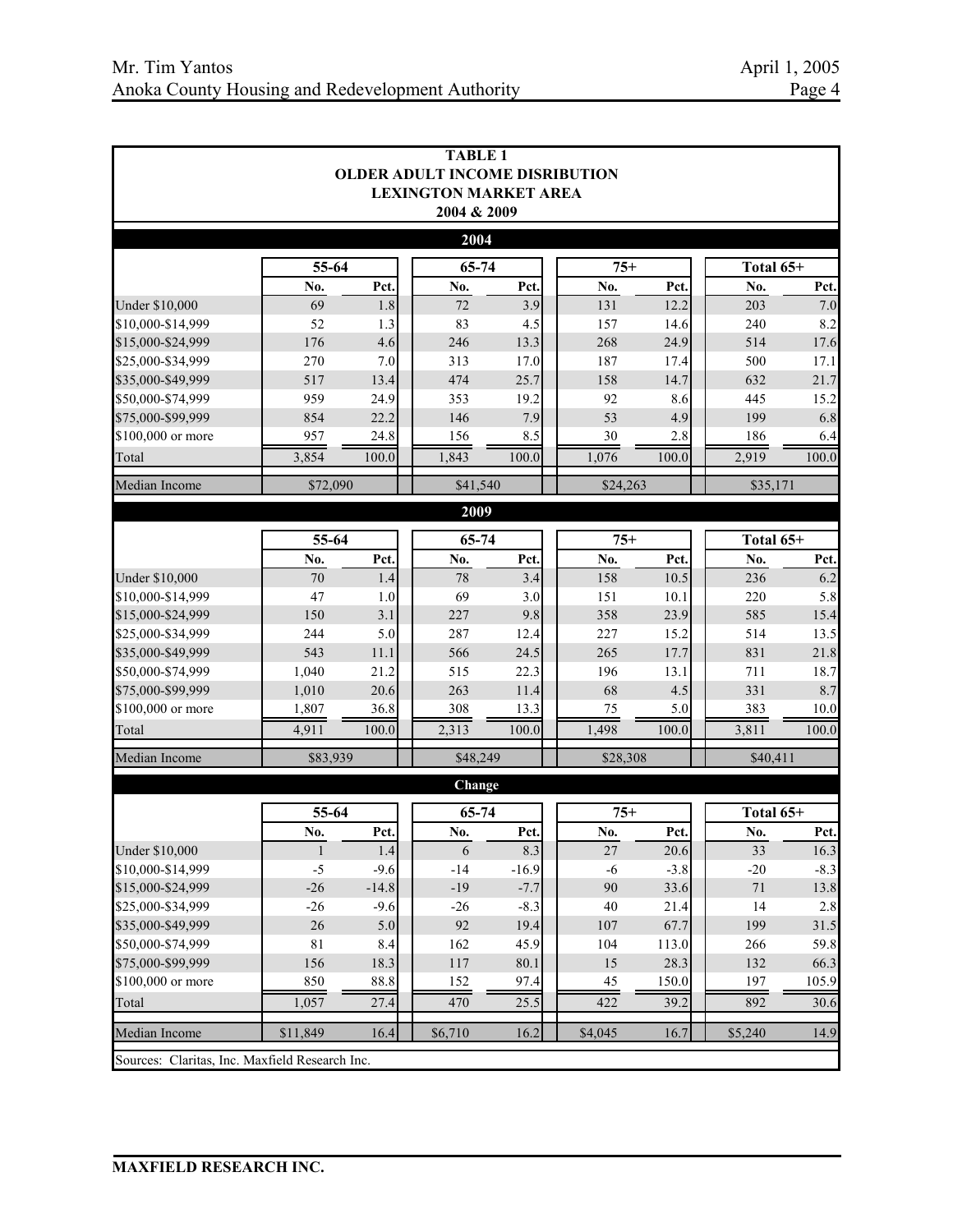- The target market for market rate independent senior housing is generally senior households age 65 and older with incomes of at least \$25,000 in 2004 (plus senior homeowners with incomes of at least \$15,000). Younger seniors, ages 55 to 64, may also choose age-restricted housing, accounting for only a small portion of the overall demand within any given Market Area. As of 2004, there were 1,962 senior households (ages 65+) in the Market Area with incomes of \$25,000 or higher, accounting for just over half of all senior households.
- The number of senior households  $(65+)$  in the Lexington Market Area is projected to increase by 892 households between 2004 and 2009, resulting in an increase of 30.6%. The number of income eligible seniors (\$30,000 or higher accounting for inflation) increased by 551 households from 1,962 households in 2004 to 2,513 households in 2009.

The graph below shows the number of households by age cohort in 2004 and 2009, as well as the 2004 median household income.



# **Homeownership Rate**

In addition to existing income sources, many senior households are able to derive additional income by investing the proceeds from the sale of a home. This supplemental income can be used to cover the costs associated with residency in an age-restricted facility. Table 2 shows homeownership rates from the 1990 and 2000 Censuses for senior households in the Market Area.

• Homeownership rates in all age categories increased from 1990. Overall, 92% of the Market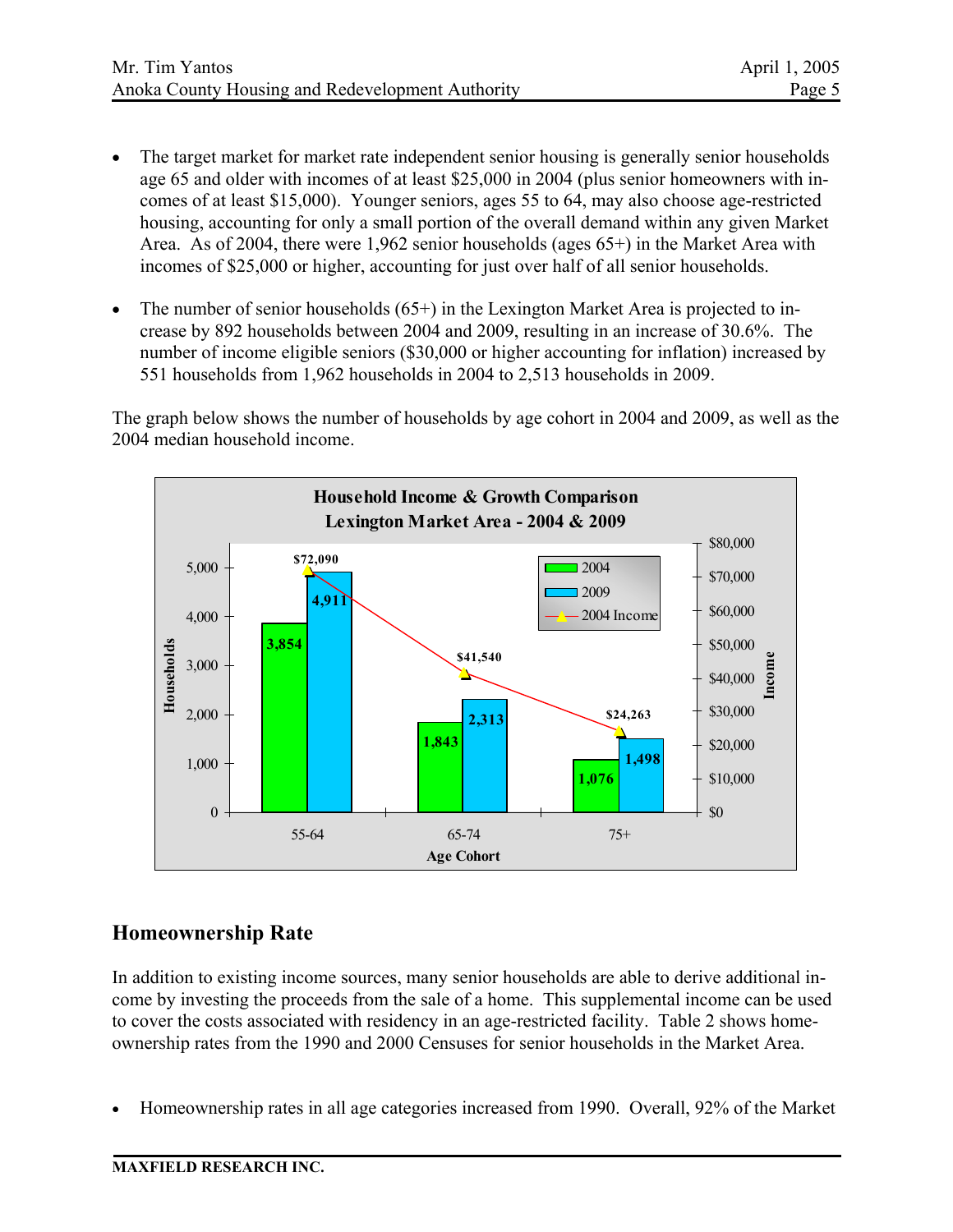Area's older adult and senior (age 55+) households owned their housing in 2000. Homeownership rates, however, decline as householders age, from 95% among households age 55 to 64, to 93 among householders ages 65 to 74, and 79% for households age 75 and older in 2000.

- Total older adult and senior (age 55+) owner-occupied households increased by 2,024 (a 72% increase) and the number of renters increased by 226 households (a 127% increase) between 1990 and 2000. The high homeownership rate indicates a large percentage of seniors today have equity in an existing home that they can allocate to senior housing.
- Households age 75 and over experienced an increase of 131 renter households (a 423% increase) and a decrease in the homeownership rate from 90% to 79% from 1990 to 2000. This shows both the strong growth in the Market Area and the increasing desire of seniors to move into maintenance-free housing.
- As seniors age, they may no longer desire, or be able or willing to maintain their singlefamily homes. They may prefer to move to housing that offers them greater freedom from maintenance and/or offers support services. Seniors typically begin to consider moving into senior housing in their early 70s.

|                                                   |       |      | <b>TABLE 2</b><br><b>LEXINGTON MARKET AREA</b><br>1990 and 2000 |      | <b>OLDER ADULT HOUSEHOLD TENURE</b> |      |             |      |
|---------------------------------------------------|-------|------|-----------------------------------------------------------------|------|-------------------------------------|------|-------------|------|
|                                                   |       |      |                                                                 |      | <b>Age of Householder</b>           |      |             |      |
|                                                   | 55-64 |      | 65-74                                                           |      | $75+$                               |      | Total $55+$ |      |
|                                                   | Own   | Rent | Own                                                             | Rent | Own                                 | Rent | Own         | Rent |
|                                                   |       |      | 2000                                                            |      |                                     |      |             |      |
| Number of Households                              | 2,823 | 138  | 1,398                                                           | 104  | 615                                 | 162  | 4,836       | 404  |
| Homeownership Rate                                | 95%   |      | 93%                                                             |      | 79%                                 |      | 92%         |      |
|                                                   |       |      |                                                                 |      |                                     |      |             |      |
|                                                   |       |      | 1990                                                            |      |                                     |      |             |      |
| Number of Households                              | 1,717 | 75   | 819                                                             | 72   | 276                                 | 31   | 2,812       | 178  |
| Homeownership Rate                                | 96%   |      | 92%                                                             |      | 90%                                 |      | 94%         |      |
|                                                   |       |      | Change                                                          |      |                                     |      |             |      |
| Number of Households                              | 1,106 | 63   | 579                                                             | 32   | 339                                 | 131  | 2,024       | 226  |
| Homeownership Rate                                | 64%   | 84%  | 71%                                                             | 44%  | 123%                                | 423% | 72%         | 127% |
|                                                   |       |      |                                                                 |      |                                     |      |             |      |
| Sources: US Census Bureau, Maxfield Research Inc. |       |      |                                                                 |      |                                     |      |             |      |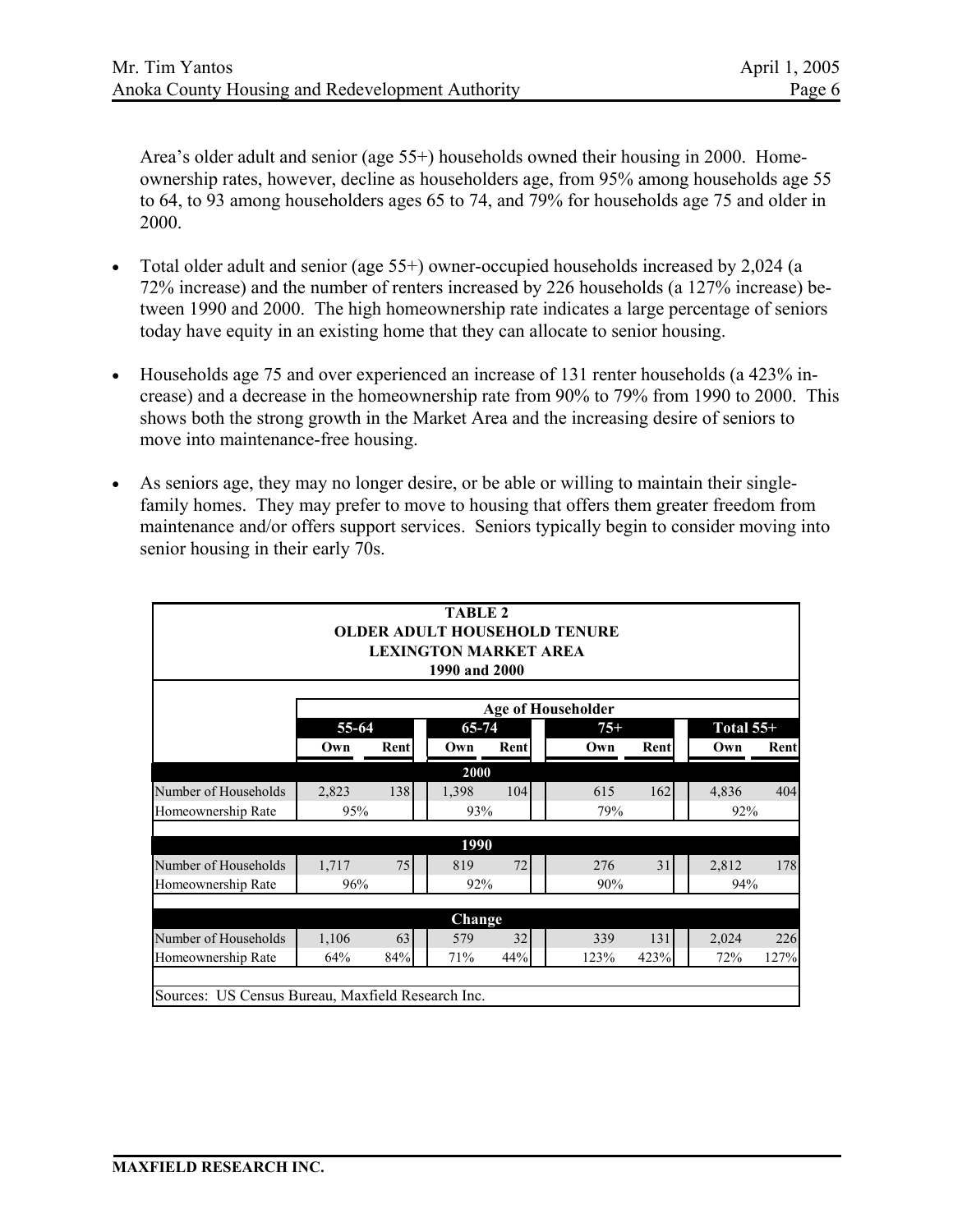

The graph above shows that as seniors in the Market Area age, the rate of homeownership declines. The graph illustrates that many seniors over the age of 70 begin to choose alternatives to their single-family homes.

# **Home Values**

Maxfield Research gathered data on resale prices for all single-family homes in the Lexington Market Area. Table 3 on the following page presents home resale data for homes that are 15 years and older in the Market Area. This data is presented for the years 2000 through 2004 from the local Multiple Listing Service. This information is useful because it is a good indicator of the amount of equity that seniors may be able to derive from the sale of their homes. This information is also useful in that this built-up equity could be used to cover the cost of housing or supplement their income should they desire to move into alternative housing. To better gauge the likely equity that area seniors might be able to command, we have examined sales data only for homes 15 years and older. We collected data on older homes because most seniors' homes are older and many of the new homes constructed in the Market Area over the last decade and a half are occupied by younger households, especially in the southern part of the Market Area.

• In 2004, the average value of homes resold in the Lexington Market Area (among homes that are over 15 years old) is just about \$215,022, while the median sale price was \$205,500. It should be noted that median sale prices are generally a more accurate portrayal of home equity since average figures can be skewed by a few very high- or low-priced homes. In the Market Area, for example, the highest-price home sold in the year 2004 was \$815,000, and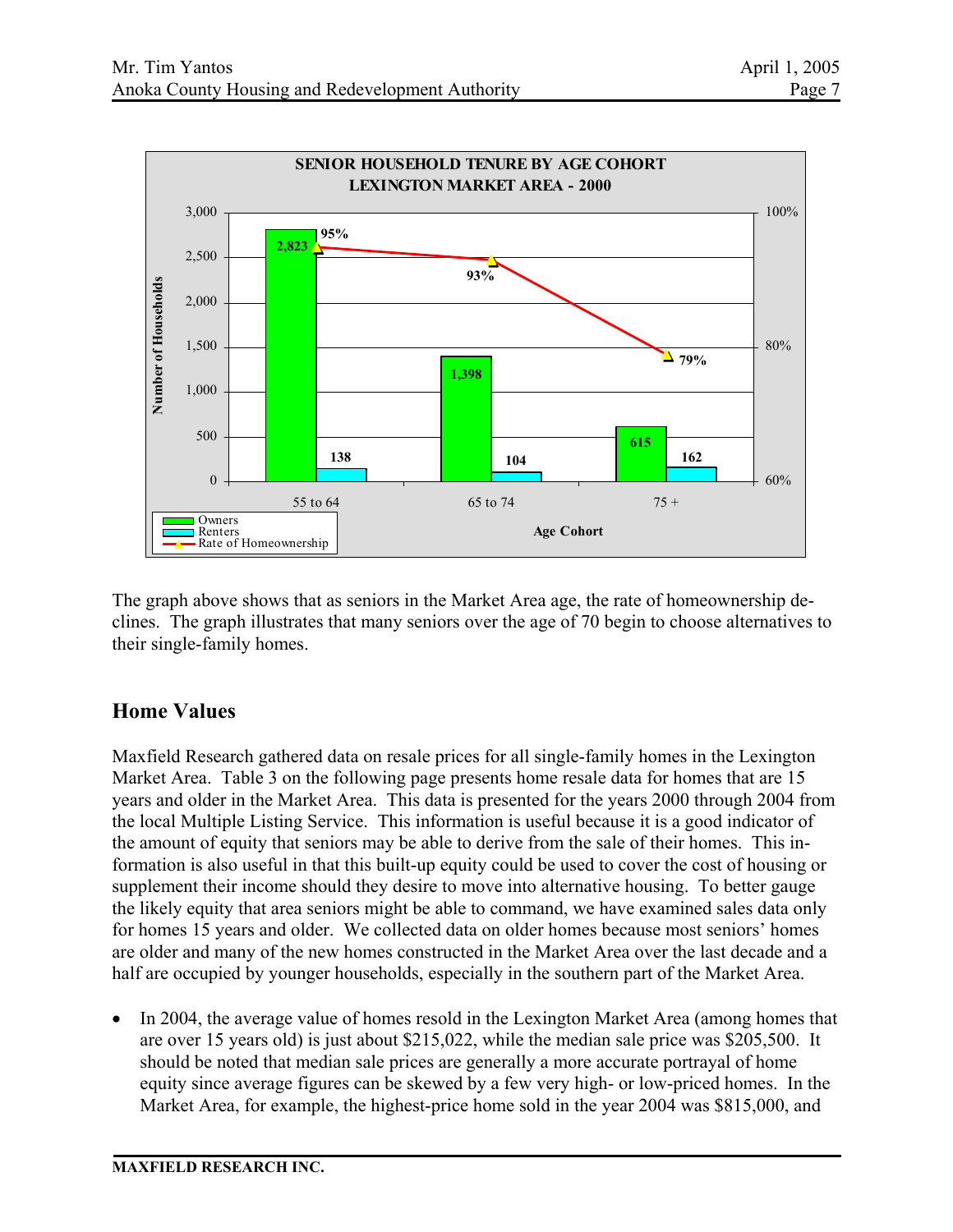the lowest-priced home was \$50,000.

• Home values have appreciated significantly in the Market Area over the last four years. From 2000 to 2001, the average and median sales prices jumped 13 percent and 15 percent, respectively. Since 2001, both the average and median home sale prices have steadily increased around 8 to 9 percent per year through 2004.

| <b>TABLE 3</b><br>SINGLE-FAMILY HOME RESALES FOR HOMES 15+ YEARS OLD<br>LEXINGTON MARKET AREA<br>2000 through 2004 |         |             |            |               |                                |               |  |
|--------------------------------------------------------------------------------------------------------------------|---------|-------------|------------|---------------|--------------------------------|---------------|--|
|                                                                                                                    |         | Average     |            |               | <b>Sale Price Distribution</b> |               |  |
|                                                                                                                    | $#$ of  | Market Time | Median     | $\frac{0}{0}$ | Average                        | $\frac{0}{0}$ |  |
| Year                                                                                                               | Resales | (Days)      | Sale Price | Change        | Sale Price                     | Change        |  |
| 2000                                                                                                               | 319     | 33          | \$140,900  |               | \$146,934                      |               |  |
| 2001                                                                                                               | 368     | 35          | \$159,900  | 13%           | \$168,302                      | 15%           |  |
| 2002                                                                                                               | 298     | 42          | \$173,000  | 8%            | \$183,547                      | 9%            |  |
| 2003                                                                                                               | 376     | 34          | \$187,900  | 9%            | \$197,641                      | 8%            |  |
| 2004                                                                                                               | 375     | 36          | \$205,500  | 9%            | \$215,022                      | 9%            |  |
| Sources: Regional Multiple Listing Service of Minnesota (MLS); Maxfield Research Inc.                              |         |             |            |               |                                |               |  |

- In 2000, the average length of time a home remained on the market was 33 days, while in 2004, the average days on market decreased to 36 days. The average sale time of one month is significant and indicates the market is a sellers market and that seniors would be able to sell their homes in a very short period of time should they decide or need to sell their homes.
- Because a large majority of senior homeowners own their homes outright, they have access to a sizeable financial resource in the form of the equity they can realize from the sale of their homes. While the interest earned on investing these funds can help offset the monthly costs associated with living in a senior housing facility, many seniors are also willing to begin spending-down assets in order to live in a facility that meets their needs. For example, a senior who owns their home outright for \$205,000 would likely be able to derive approximately \$190,650 after factoring in marketing/real estate commissions and moving costs. Should this equity be invested in an interest-bearing account with a four percent return, it would produce an income of \$7,626 annually (or \$635 per month).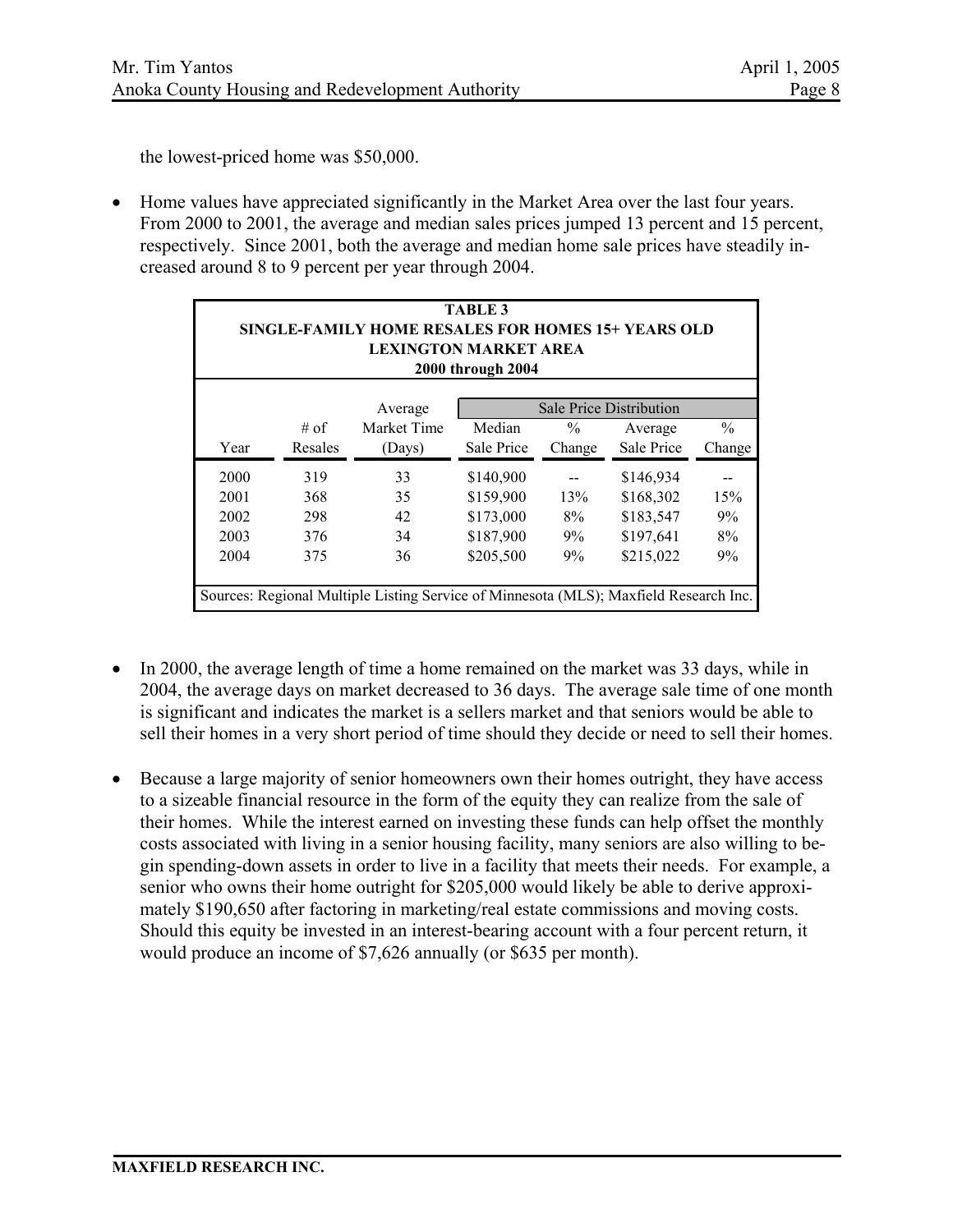## **Senior Housing Defined**

Senior housing is a concept that generally refers to the integrated delivery of housing and services to seniors. As shown in Figure 1, however, senior housing can include a wide range of product types across the service-delivery spectrum. These product types range from independent apartments and/or townhomes with virtually no services to highly specialized, service-intensive, assisted living units or housing geared for people with dementia-related illnesses (termed "memory care"). In general, independent senior housing attracts people age 65 and over while assisted living typically attracts people age 80 and older who need assistance with activities of daily living (ADLs).

The least service-intensive projects, also termed "*active adult*" or "*adult/few services*" projects, are similar to general occupancy housing projects in that they offer virtually no support services or health care, but are age-restricted (typically 55 or 62 and over). Organized activities, transportation programs and common areas are typical of these projects. However, due to the lack of services, adult/few services projects typically do not command the rent premiums of more service-intensive senior housing.



*Congregate/optional-services* projects, the next level up on the service-delivery spectrum, offer residents some support services such as meals and housekeeping, but these services are typically a-la-carte so that residents can choose whether or not to pay for them. Next on the servicedelivery spectrum are *congregate/service-intensive* projects, which include even more personalized support services in the rent, and attract a frailer senior population than adult or optionalservices projects. As the proposed project in Lexington will be independent senior housing, this preliminary demand study focuses on independent senior housing (with and without services) in the Lexington Market Area.

The most service-intensive product types, *assisted living* and *memory care*, offer the highest level of services that are just short of a nursing home. Typically, services covered in the fee for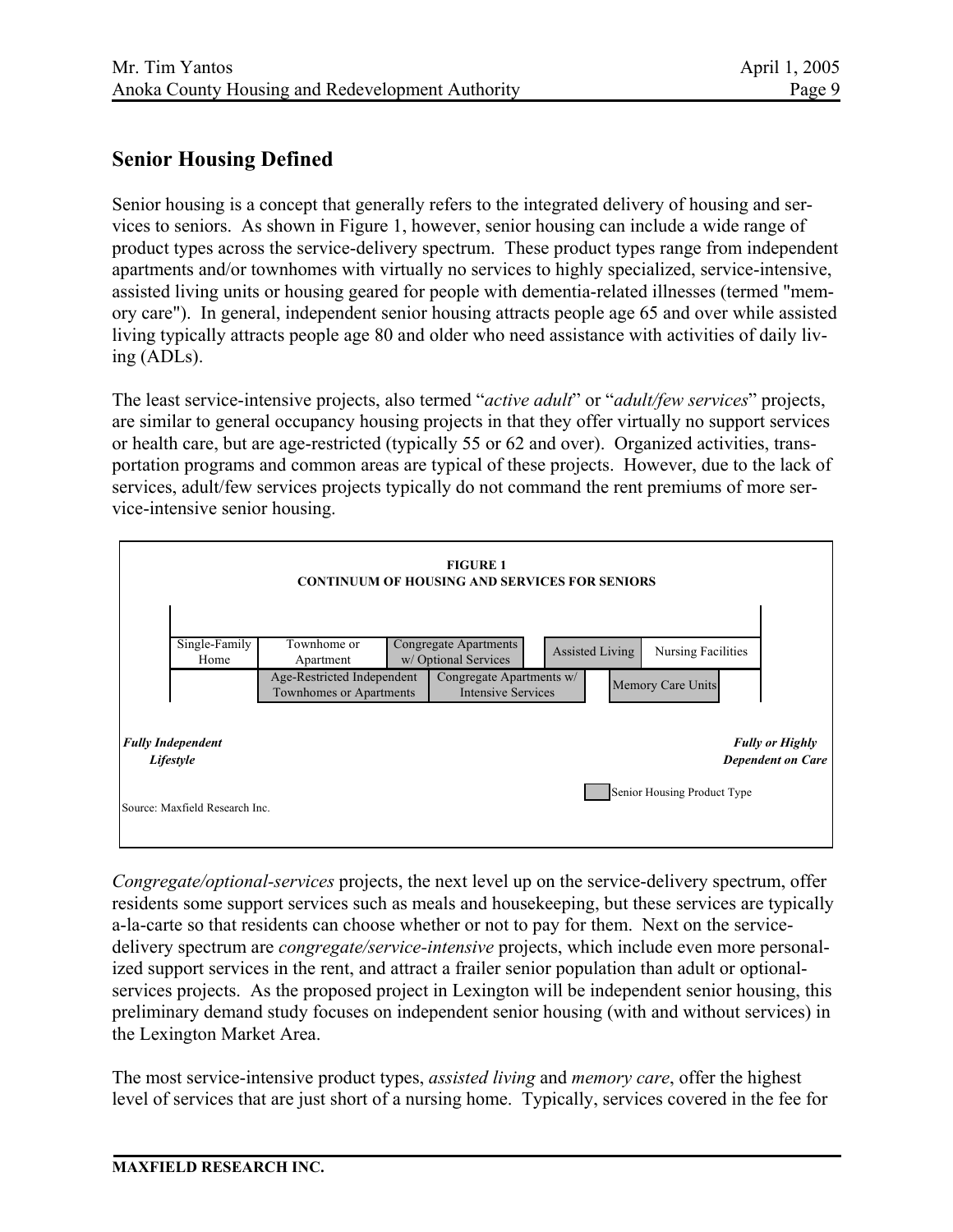both of these product types include all meals, housekeeping, linen changes, personal laundry, 24 hour emergency response, and a wide range of personal care and therapeutic services (either built into the fee or a-la-carte). Sponsorship by a nursing home, hospital, faith-based organization or other health care entity is common for assisted living and memory care projects (as well as for many congregate/service-intensive projects).

## **Supply of Independent Senior Housing in the Lexington Market Area**

The Lexington Market Area currently contains a total of 6 "adult" properties with a total of 299 senior units. There are 25 total vacant units (8.4%), with all vacancies located at Chauncey Barrett Phase II in Centerville. We have counted Chauncey Barrett phase I and phase II as separate projects due to their price difference. Chauncey Barrett phase II opened in December 2004 and is still in the initial lease up phase. If we subtract the vacant units from the total, we then have a vacancy rate of 0.0% in the Market Area, well below the market equilibrium of 5.0%.

Table 7 on the following page summarizes the existing and pending supply of adult/few services senior housing in the Lexington Market Area.

#### *Chauncey Barrett phases I and II*

Developed by Dunbar Development and located in Centerville, phase I has 16 units consisting of 2 one-bedrooms, 6 one-bedroom plus dens, and 8 two-bedroom units. One-bedrooms rent for \$687, \$736 for one-bedroom plus dens, and \$800 for two-bedrooms. They have been fully occupied since 1999 and have a waiting list. Phase II was recently opened in December 2004 and has 31 units consisting of 8 one-bedrooms, 13 one-bedroom plus dens, and 10 two-bedroom units. One-bedrooms rent for \$750, \$825 for one-bedroom plus dens, and \$925 for two-bedrooms. Still in the initial lease-up period, phase II has leased 19% of the units at the time of the survey. Chauncey Barrett I and II are affordable and do not allow more than 25% of the residents to have incomes over \$60,000.

#### *Cloverleaf Courts*

Cloverleaf Courts is a three-story building that opened in 2000 and was developed by Twin Cities Christian Homes in Blaine. They have 102 units with a mix of 9 studios, 71 one-bedrooms, and 22 two-bedrooms. Rents range from \$466 for studios to \$1,130 for two-bedrooms. Cloverleaf Courts is fully occupied with a six month waiting list. This project is affordable at 50% of the AMI and has set aside 51 units strictly affordable although the on-site manager stated that only three tenants pay market rate rents.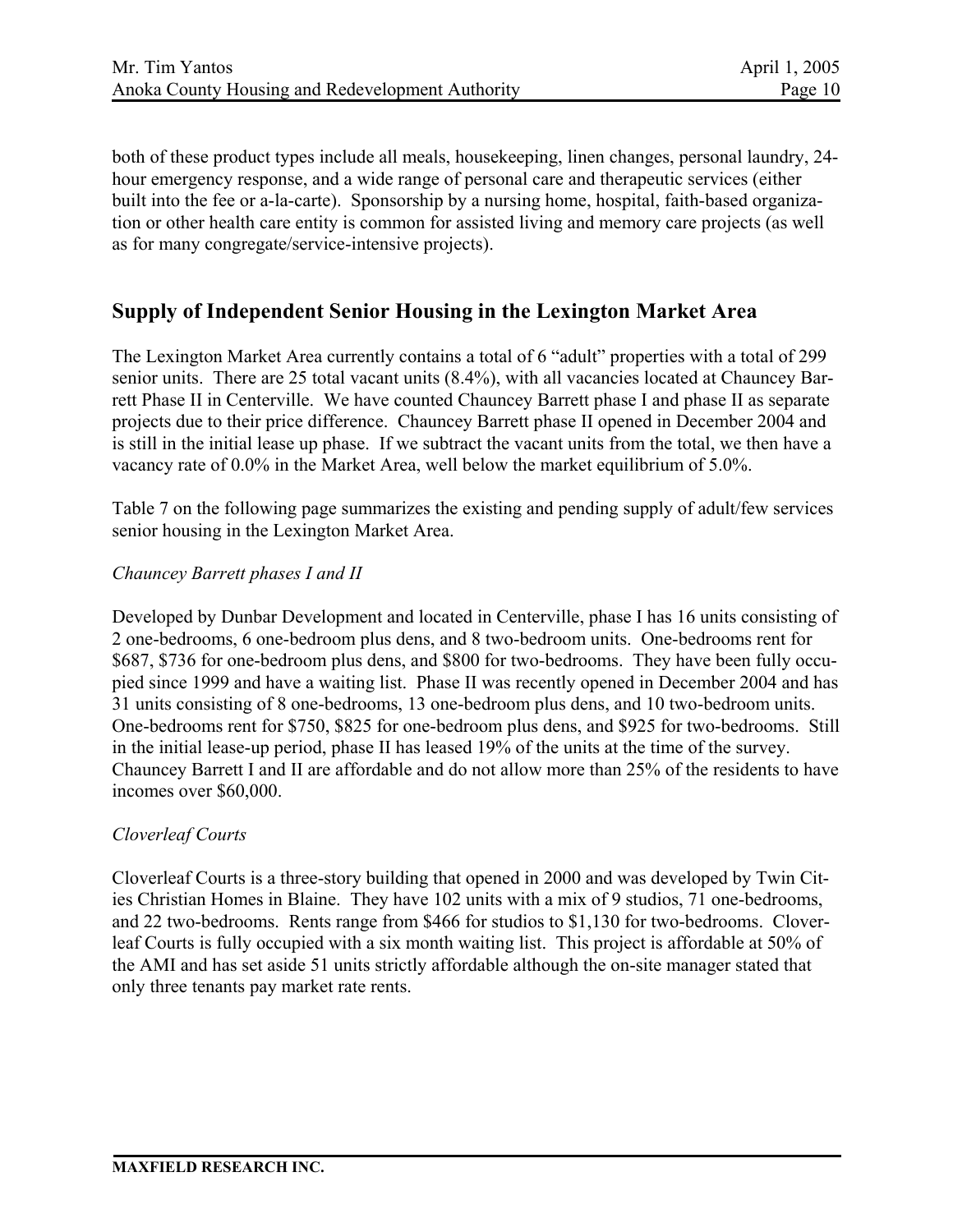|                                                                                                                        |                |                  |              |                                                              |                                                                | <b>TABLE 4</b><br>INDEPENDENT SENIOR HOUSING DEVELOPMENTS<br><b>LEXINGTON MARKET AREA</b><br>March 2005 |                      |                                                                                                                                                              |                                         |
|------------------------------------------------------------------------------------------------------------------------|----------------|------------------|--------------|--------------------------------------------------------------|----------------------------------------------------------------|---------------------------------------------------------------------------------------------------------|----------------------|--------------------------------------------------------------------------------------------------------------------------------------------------------------|-----------------------------------------|
| Project                                                                                                                | Year<br>Open   | Vacancies        | Vac.<br>Rate | <b>Unit Mix</b>                                              | <b>Unit Size</b><br>(Sq. Ft.)                                  | <b>Monthly Fee</b>                                                                                      | Services             | <b>Amenities/Features/Comments</b>                                                                                                                           | % of Units<br>Considered<br>Competitive |
|                                                                                                                        |                |                  |              |                                                              |                                                                | <b>Adult/Few Services</b>                                                                               |                      |                                                                                                                                                              |                                         |
| Chauncey Barrett II*<br><b>Centerville</b><br>25% of residents cannot have incomes<br>higher than \$60,000             | 2004           | 25               | 80.6%        | $8 - 1BR$<br>$13 - 1BR + D$<br>$10 - 2BR$<br>31              | 703 - 786<br>$907 - 970$<br>$964 - 1,024$                      | \$750<br>\$825<br>\$925                                                                                 | No services offered. | Central A/C, community room, garage for<br>\$35/mo., walking paths, garden plots, patio, in-<br>unit wahser/dryer.                                           | 100%                                    |
| <b>Cloverleaf Courts</b><br>Blaine<br>51 units are affordable at 50% of AMI                                            | 2000           | $\boldsymbol{0}$ | 0.0%         | $9 - 0BR$<br>71 - 1BR<br>22 - 2BR<br>102                     | 566 - 579<br>$702 - 830$<br>$886 - 1,030$                      | $$466 - $482$<br>$$616 - $876$<br>$$851 - $1,130$                                                       | No services offered. | Wall A/C, underground parking \$35/mo.,<br>community room, garden plots, whirlpool,<br>library, excersise room, chapel.                                      | 100%                                    |
| <b>Chauncey Barrett I</b><br>Centerville<br>25% of residents cannot have incomes<br>higher than \$60,000               | 1998           | $\boldsymbol{0}$ | 0.0%         | $2 - 1BR$<br>$6 - 1BR + D$<br>$8 - 2BR$<br>16                | 750<br>970<br>1,005                                            | \$687<br>\$736<br>\$800                                                                                 | No services offered. | Central A/C, community room, garage for<br>\$35/mo., walking paths, garden plots, patio, in-<br>unit wahser/dryer.                                           | 100%                                    |
| <b>Oak Hills Manor</b><br>Circle Pines<br>All units affordable at 60% of AMI                                           | 1995           | $\boldsymbol{0}$ | 0.0%         | $12 - 1BR$<br>36 - 2BR<br>48                                 | 704 - 774<br>$863 - 971$                                       | \$645<br>$$705 - $730$                                                                                  | No services offered. | AC, community room, craft hobby room, floor<br>laundry, garages \$35/mo., car plug-ins \$18/mo.                                                              | 100%                                    |
| <b>Willow Ponds</b><br>Lino Lakes<br>All units affordable at 60% of AMI                                                | 1996           | $\boldsymbol{0}$ | 0.0%         | $6 - 1BR$<br>41 - 2BR<br>47                                  | 728<br>878 - 930                                               | \$715<br>\$800 - \$830                                                                                  | No services offered. | A/C, balcony, community room,<br>common area kitchen. Avg. age is<br>70, 17 couples.                                                                         | 100%                                    |
| <b>Blaine Court</b><br>Blaine<br>12 units are section 8 subsidized<br>43 units affordable at 50% of AMI                | 1991           | $\boldsymbol{0}$ | 0.0%         | 44 - 1BR<br>$11 - 2BR$<br>55                                 | $696 - 835$<br>833 - 933                                       | \$542 - \$570<br>$$651 - $670$                                                                          | No services offered. | Wall A/C, patio, library, craft room,<br>community room. Avg. age is 83,<br>9 couples. Garage for \$40/mo. Plug-<br>ins for \$65/yr. Very long waiting list. | 0%                                      |
| <b>Existing Total</b>                                                                                                  |                | 25               | 8.4%         | 299                                                          |                                                                |                                                                                                         |                      |                                                                                                                                                              |                                         |
| <b>PENDING</b><br><b>Blaine Towne Square</b><br>Blaine<br><b>Sherman Associates</b><br>units affordable at 80% of AMI  | June<br>2005   |                  |              | $15 - 1BR$<br>$12 - 1BR/D$<br>42 - 2BR<br>$18 - 2BR/D$<br>87 | $721 - 909$<br>788 - 862<br>$1,043 - 1,282$<br>$1,249 - 1,381$ | $$656 - $910$<br>\$820 - \$850<br>$$1,010 - $1,220$<br>$$1,260 - $1,275$                                | No services offered. | Magic Pak heating and A/C, b alconies, in-unit<br>washer/dryer, community roo, sunroom, fitness<br>center and lap pool, underground parking<br>$$45/mo$ .    | 50%                                     |
| <b>Pines Manor Estates</b><br>Circle Pines<br>Vanneste Group                                                           | June<br>2005   | 15%<br>Preleased |              | 18 - 1BR<br>$6 - 1BR/D$<br>$20 - 2BR$<br>44                  | N/A<br>N/A<br>N/A                                              | \$895<br>\$1,095<br>$$1,195 - $1,295$                                                                   | No services offered. | Community room, patio, reading area, excersise<br>area, Underground gargae \$40, in-unit laundry,<br>scheduled transportation, balconies.                    | 0%                                      |
| <b>Village Plaza</b><br>Circle Pines<br><b>Uppal Enterprizes</b>                                                       | Summer<br>2005 |                  |              | 56<br>1BR<br>2BR<br>3BR                                      | 750 - 900<br>$1,025 - 1,125$<br>1,300                          | $$750 - $825$<br>\$890 - \$950<br>\$1,025                                                               | No services offered. | Mixed use with 13,000 of commercial space on<br>first level. Underground heated garage,<br>community room, lounge, excersise room.                           | 100%                                    |
| <b>Senior Condominiums</b><br>Blaine<br>Noecker Development                                                            | 2006/<br>2007  |                  |              | 60<br>1BR<br>2BR                                             | 850<br>1,300                                                   | \$130,000<br>\$190,000                                                                                  | No services offered. | For-Sale Condominiums                                                                                                                                        | 0%                                      |
| Living<br><b>Blaine</b><br>Noecker Development                                                                         | 2007/<br>2008  |                  |              | 92<br>1BR<br>2BR                                             | 700<br>1,130                                                   | \$855<br>\$1,325                                                                                        | No services offered. | Market Rate Rental                                                                                                                                           | $0\%$                                   |
| <b>Regent Senior Living</b><br>Lino Lakes<br><b>Hartford Group</b>                                                     | 2007           |                  |              | N/A<br>N/A                                                   | N/A                                                            | N/A                                                                                                     | N/A                  | Hartford could not give hard figures because<br>they are currently in the development planning<br>stage.                                                     | $0\%$                                   |
| <b>Pending Total</b>                                                                                                   |                |                  |              | 339                                                          |                                                                |                                                                                                         |                      |                                                                                                                                                              |                                         |
| Phase II of Chauncy Barrett (31 units) which was completed in December 2004 is still in their initial lease up period. |                |                  |              |                                                              |                                                                |                                                                                                         |                      |                                                                                                                                                              |                                         |
| Source: Maxfield Research Inc.                                                                                         |                |                  |              |                                                              |                                                                |                                                                                                         |                      |                                                                                                                                                              |                                         |

#### *Oak Hills Manor*

This three-story building opened in Circle Pines in 1995 and was developed by Hill & Associates. It has 48 units consisting of 12 one-bedrooms and 36 two-bedroom units. Rent for a onebedroom unit is \$645 and ranges from \$705 to \$730 for two-bedroom units. They have been fully occupied for many years now. Oak Hills Manor is an affordable project at 60% of the AMI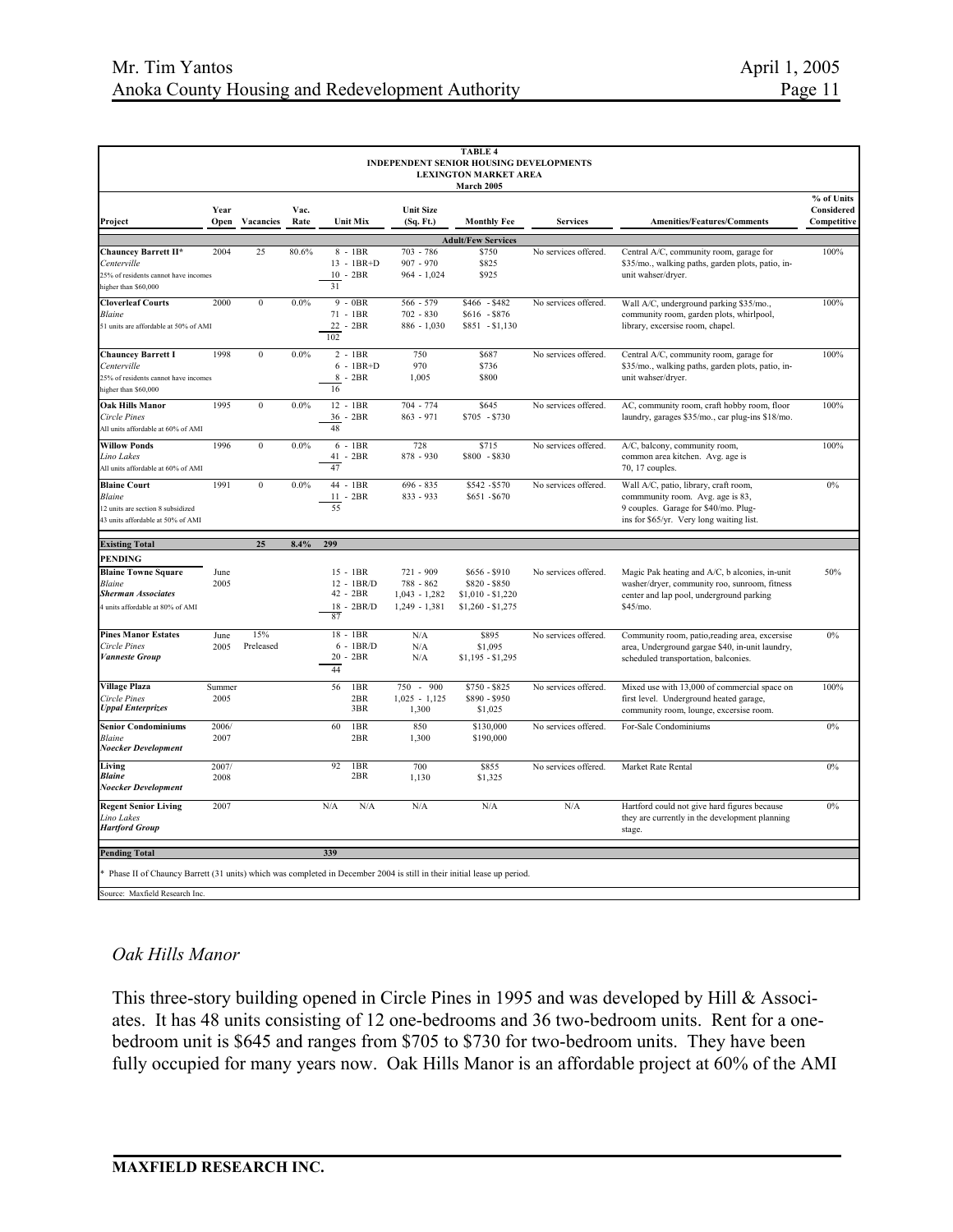### *Willow Ponds*

Willow Ponds consists of 47 one-level cottages with attached and detached garages. Opened in 1996 by Eloigne Companies, Willow Ponds has 6 one-bedroom cottages that rent for \$715 and 41 two-bedroom cottages that range in rent from \$800 to \$830. The development had no vacancies at the time of the survey. Willow Ponds is affordable at 60% of the AMI.

### *Blaine Court*

The oldest independent senior housing project in the Market Area, Blaine Court opened in 1991 by the Twin Cities Christian Home. The project consists of 55 units with 44 one-bedroom units and 11 two-bedroom units. One-bedroom units have basic rents ranging from \$542 to \$570, while two-bedroom units range from \$651 to \$670. Blaine Court has been fully occupied since it opened and has a very long waiting list. The project has 12 units that are section 8 subsidized and the remaining units are affordable at 50% of AMI.

All projects in the Market Area are adult/few services developments and do not offer any services. Common features and amenities among the projects include central/wall air conditioning, community room, library, garden plots. All projects offer garage parking for \$35 to \$40 a month and is included at Willow Ponds. Chauncey Barrett is the only development that has in-unit washer and dryers.

The Market Area currently has numerous developments under construction or planned in the near future. We have identified six under construction/pending senior projects in the Lexington Market Area over the next several years. There are currently three projects under construction and scheduled to open in the summer of 2005, while the remaining three are still in the development planning stage. We identified approximately 339 units of senior housing in various stages of the development pipeline. The following are pending projects for each of the communities within the Market Area:

### *Lexington*

• There are currently no pending senior projects in the City of Lexington.

### *Blaine*

• Sherman Associates is currently constructing the *Blaine Towne Square Senior Apartments* an 87-unit independent senior development located at 109<sup>th</sup> Avenue and Radisson Road. The project is part of the Blaine Towne Square master plan which includes Blaine City Hall, general-occupancy rental housing and townhomes, park and recreational space, and retail. Of the 87 units, four will be affordable at 80% of the AMI, while the remaining units will be market rate. The unit mix of the project consists of one-bedrooms ranging in size from 721 to 909 square feet with rents from \$656 to \$910 per month, onebedroom den units ranging from 788 to 862 square feet with rents from \$820 to \$850,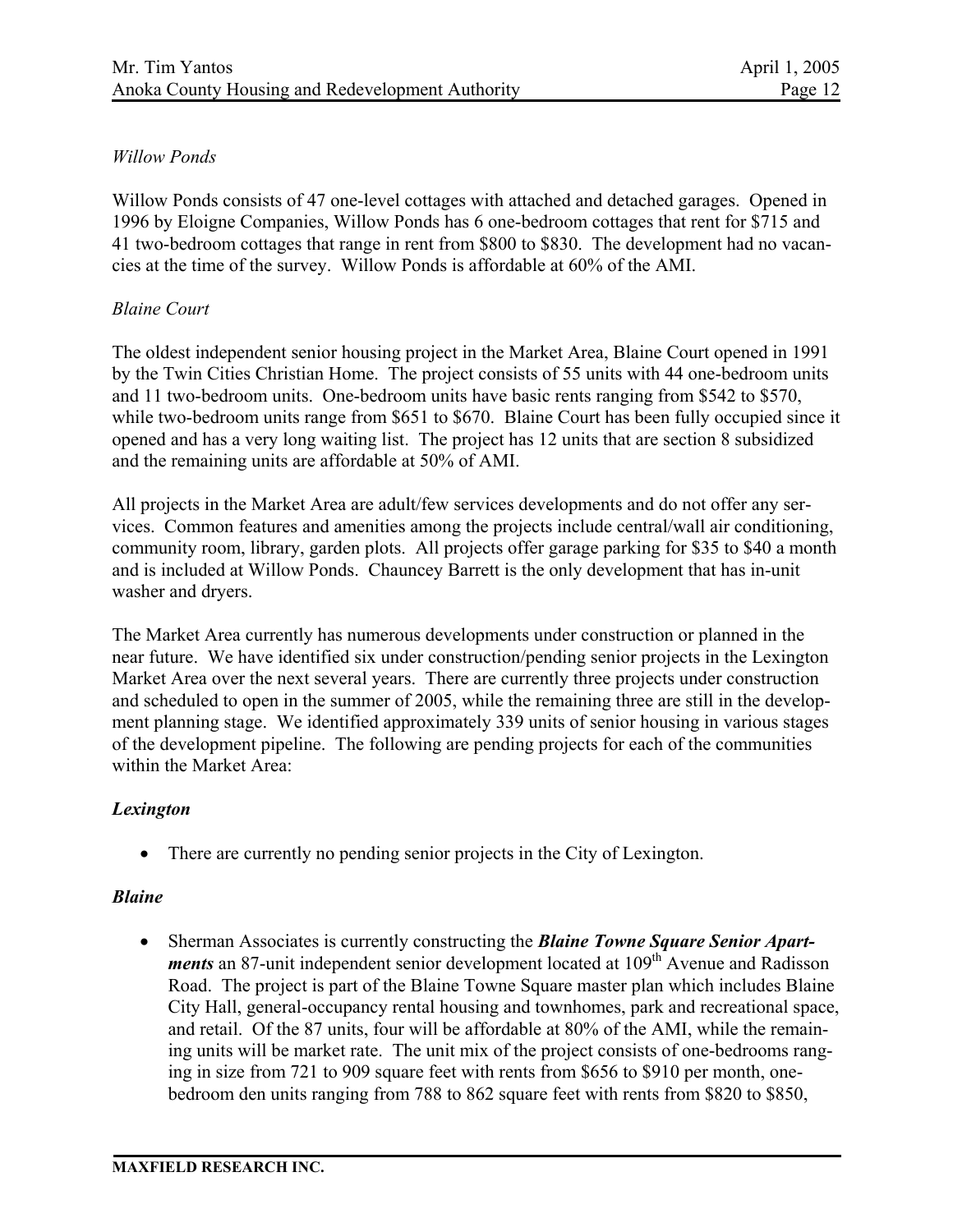two-bedroom units ranging in size from 1,043 to 1,282 square feet with rents from \$1,010 to \$1,220, and two-bedroom den units ranging from 1,249 to 1,381 with rents from \$1,260 to \$1,275. Occupancy is planned for June 2005. Due to some of the lower rents, we have estimated that half of the units at this project will be competitive with the proposed project.

• Noecker Development has plans to develop a 60-unit senior condominium and a 92-unit independent rental building near the intersection of Highway 65 and County Road 242. Both projects will be located on the same site, but will consist of two separate buildings. The condominium will have units that range in price from roughly \$130,000 for an 850 square foot one-bedroom unit to \$190,000 for a 1,300 square foot two-bedroom unit. The independent rental building will have monthly rents that range from \$855 for a 700 square foot one-bedroom unit to \$1,325 for a 1,130 square foot two-bedroom unit. The developer will likely proceed with the condominium building first. This project has been pending since 2002 and was in limbo until it recently picked up steam again. Therefore, the earliest either project would come online would be 2007.

### *Centeville*

• There are currently no pending senior projects in the City of Centerville.

### *Circle Pines*

- *Pine Manor Estates* independent senior living by the Vanneste Group is scheduled for occupancy in June, 2005. The project located at South Drive and South Pine Drive has a total of 44 one- and two-bedroom units along with some one-bedroom plus den units. One-bedroom units are priced to rent at \$895 per month, one-bedroom plus den units at \$1,095 per month, and two-bedroom units from \$1,195 to \$1,295 per month. As of March 2005, Pine Manor Estates had preleased 15 percent of the 44 units.
- The second project to open this summer in Circle Pines is *Village Plaza* which is located near the intersection of Lexington Avenue and Lake Drive and is being developed by Uppal Enterprizes. The development consists of 98 units of which 56 units are market rate independent senior rental and the remaining units are general occupancy apartments and townhomes. The senior proponent offers one- two- and three-bedroom units ranging in size from 750 to 900 square feet for one-bedroom units, 1,025 to 1,125 square feet for two-bedroom units, and three-bedroom units are 1,300 square feet. Rents range from \$750 to \$825 for one-bedroom units, \$890 to \$950 for two-bedroom units, and threebedroom units rent for \$1,025. This project is scheduled to open in the summer of 2005. Due to the lower rent structure, we estimate that 100 percent of this development would be competitive with the proposed project.

### *Lino Lakes*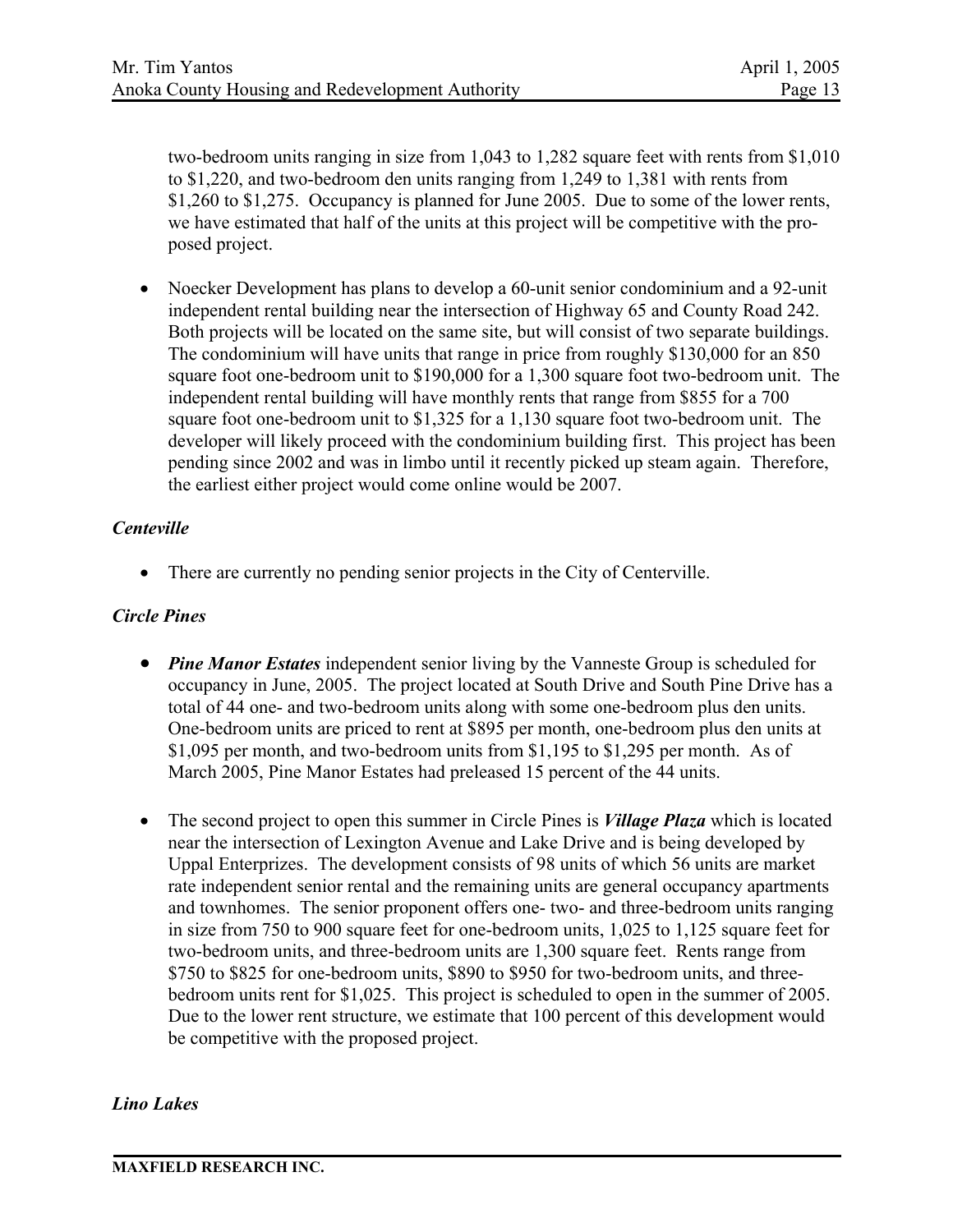• The Hartford Group is in the planning stage for *Regent Senior Living* which is part of a larger development called the Legacy at Woods Edge. Early plans showed two mixed use buildings connected via skyway with independent senior cooperative on floors two through four. A contact at Hartford could not provide detailed data because they are redesigning their original plans for the development.

## **Market Rate Independent Senior Housing Demand Estimates**

Table 5 below and the accompanying chart present our demand calculations for market rate independent senior rental housing in Lexington.

|                                                                                                                                                                 | <b>TABLE 5</b>         |                    |              |                                      |                           |              |  |
|-----------------------------------------------------------------------------------------------------------------------------------------------------------------|------------------------|--------------------|--------------|--------------------------------------|---------------------------|--------------|--|
| ADULT RENTAL SENIOR HOUSING DEMAND                                                                                                                              |                        |                    |              |                                      |                           |              |  |
| <b>LEXINGTON MARKET AREA</b>                                                                                                                                    |                        |                    |              |                                      |                           |              |  |
|                                                                                                                                                                 | 2004 & 2009            |                    |              |                                      |                           |              |  |
|                                                                                                                                                                 |                        | 2004               |              |                                      | 2009                      |              |  |
|                                                                                                                                                                 |                        | Age of Householder |              |                                      | Age of Householder        |              |  |
|                                                                                                                                                                 | 55-64                  | 65-74              | $75+$        | 55-64                                | 65-74                     | $75+$        |  |
| # of Households w/ Incomes of $> $25,000/$30,000$                                                                                                               | 3,557                  | 1,442              | 520          | 4,522                                | 1,796                     | 718          |  |
| (plus)                                                                                                                                                          | $\! + \!\!\!\!$        |                    |              | $^{+}$                               |                           |              |  |
| # of Households w/ Incomes of \$15-\$25K/\$20-30K                                                                                                               | 176                    | 246                | 268          | 197                                  | 258                       | 293          |  |
| (times) Homeownership Rate                                                                                                                                      | x 95%                  | 93%                | 79%          | 95%<br>$\mathbf X$                   | 93%                       | 79%          |  |
| (equals) Potential Market                                                                                                                                       | $=$<br>167             | 229                | 212          | 187<br>$=$                           | 240                       | 231          |  |
| (equals)Total Potential Market Base                                                                                                                             | $= 3,724$              | 1,671              | 732          | 4,709<br>$\qquad \qquad =$           | 2,036                     | 949          |  |
| (times) Potential Short-Term Capture Rate                                                                                                                       | $x \quad 0.4\%$        | 6.5%               | 12.5%        | 0.4%<br>$\mathbf X$                  | 6.5%                      | 12.5%        |  |
| (equals) Potential Demand                                                                                                                                       | 15<br>$=$<br>$\ddot{}$ | 109                | $^{+}$<br>91 | 19<br>$\qquad \qquad =$<br>$\ddot{}$ | 132                       | 91<br>$^{+}$ |  |
|                                                                                                                                                                 |                        |                    |              |                                      |                           |              |  |
| <b>Total Local Short-Term Demand Potential</b>                                                                                                                  | $=$                    | 215                |              | $=$                                  | 243                       |              |  |
| (plus) Demand from Outside Market Area (30%)                                                                                                                    | $+$                    | 92                 |              | $^{+}$                               | 104                       |              |  |
| (equals) Total Adult Rental Demand Potential                                                                                                                    | $\qquad \qquad =$      | 307                |              | $=$                                  | 347                       |              |  |
| (minus) Existing Competitive Units *                                                                                                                            |                        | 232                |              |                                      | 326                       |              |  |
| (equals) Senior adult rental demand in Market Area                                                                                                              | $=$                    | 75                 |              |                                      | 21                        |              |  |
| (time) Percent of demand capturable by project in Lexington                                                                                                     |                        | x 30% - 35%        |              |                                      | x 30% - 35%               |              |  |
| (equals) Senior adult rental demand in the Market Area                                                                                                          |                        | $= 23 - 26$        |              |                                      | $= 6 -$<br>$\overline{7}$ |              |  |
|                                                                                                                                                                 |                        |                    |              |                                      |                           |              |  |
|                                                                                                                                                                 |                        |                    |              |                                      |                           |              |  |
| * Existing Competitive unit counts reflect the estimated number of units that will be competitive based on position in the Market Area, less a 5% vacancy rate. |                        |                    |              |                                      |                           |              |  |
| Source: Maxfield Research Inc.                                                                                                                                  |                        |                    |              |                                      |                           |              |  |

Table 5 calculates demand based on senior households that have incomes of \$25,000 or more. This estimate also includes senior households whose incomes would rise to this level based on proceeds gained from the sale of their single-family homes. We have estimated this proportion based on the homeownership rates and home values in the Lexington Market Area.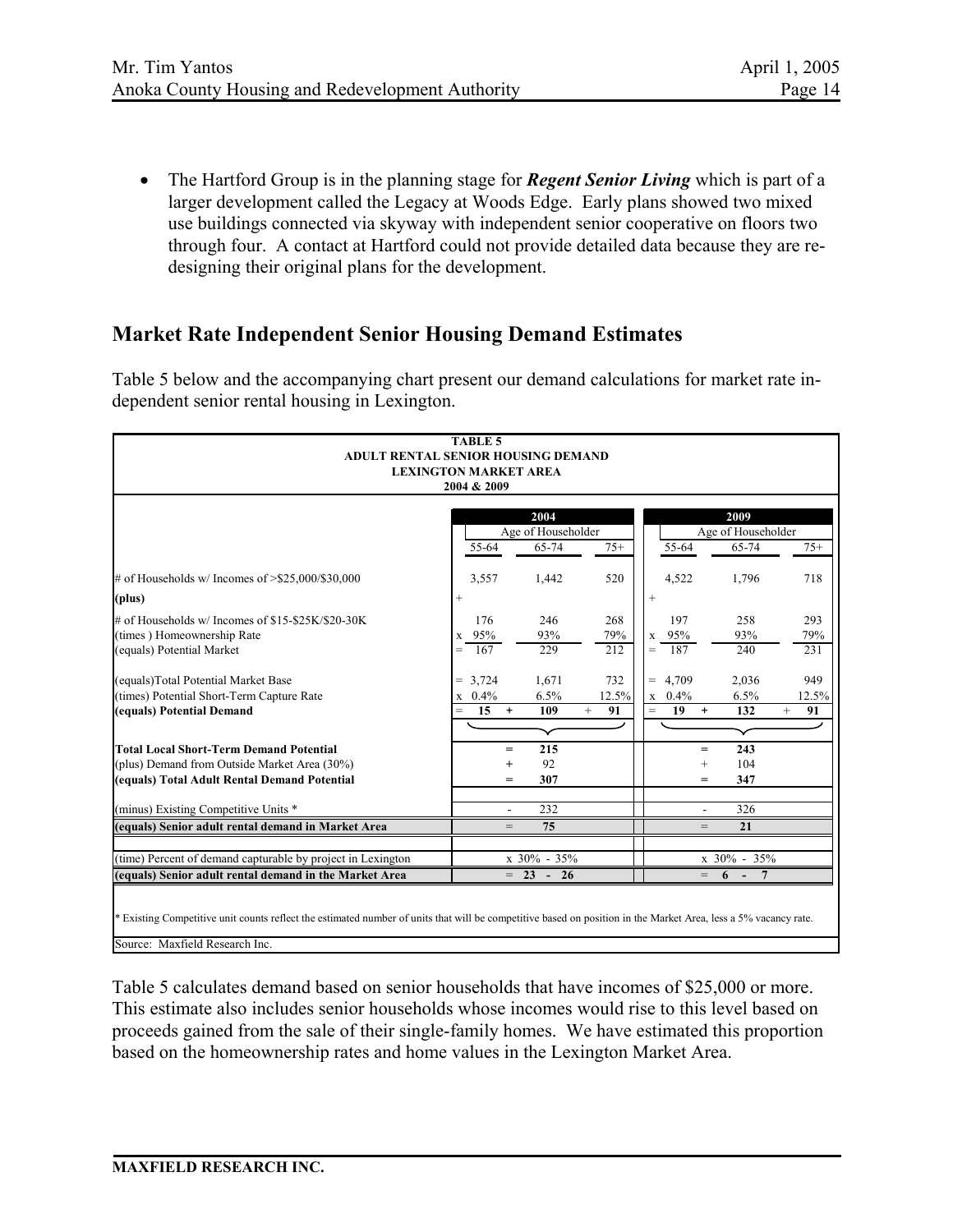To arrive at the potential age- and income-qualified base for market rate independent senior housing, we have included all older adult and senior households that have incomes of \$25,000 or more plus households that have incomes between \$15,000 and \$25,000 who would qualify with the proceeds from the sale of their home. We estimate that the number of age- and incomequalified older adult and senior households in the Market Area in 2004 to total 6,127.

We then adjusted the number of age-qualified older adults to include appropriate short-term capture rates for each age cohort. In 2004, we estimate these capture rates to be 0.4% of households age 55 to 64, 6.5% of households 65 to 74, and 12.5% of households age 75 and older. We used the same capture rates for 2009. This results in a short-term (2004) demand potential of approximately 215 market rate independent senior rental units.

We also estimate that additional demand will come from outside the Lexington Market Area. This demand will consist primarily of parents of adult children living in the Market Area, individuals who live just outside the Market Area and have an orientation to the area, as well as former residents who desire to return. Due to the proximity of Lexington and the Remainder of the Market Area from the Metro Area, we estimate that approximately 30 percent of the demand for independent senior rental housing will come from outside the Market Area. The demand from local seniors is then added to the demand from seniors who would relocate to the Lexington Market Area resulting in a total unmet demand for 307 independent senior units in 2004 and 347 independent senior housing units in 2009.

From this estimate, a portion of existing and pending competitive rental units serving the Market Area are subtracted (minus a vacancy factor of 5% to allow for sufficient consumer choice and turnover), resulting in net demand for 75 rental units in the Market Area in 2004. We estimate that by 2009, the demand for senior rental units in the Market Area will decrease to approximately 21 units.

**Finally, we estimate a range of 30-35 percent of this demand could be captured by a project located in the Market Area. This results in a demand for 23 to 26 independent senior rental units in 2004 and 6 to 7 senior rental units in 2009 due to increased competitive supply.**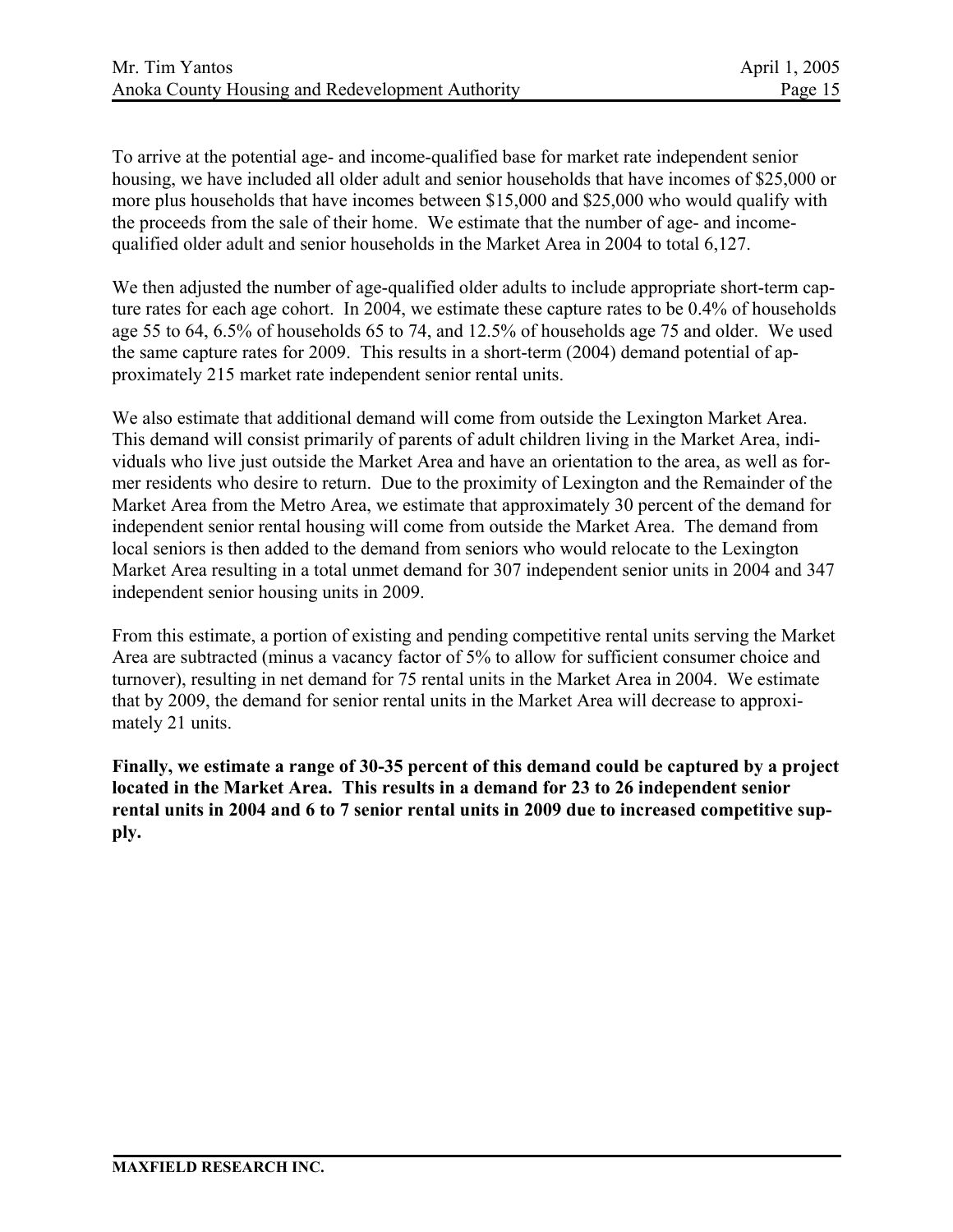

# **Preliminary Conclusions**

The initial market assessment of the age/income-qualified senior base and inventory of existing competitive units in the Lexington Market Area indicate that demand as of 2004 exists for market rate independent senior rental housing. However, as soon as the two competitive pending developments in the Market Area come online summer 2005, all excess demand will be absorbed and their will not be sufficient demand to support additional units of independent senior housing in the City of Lexington. As shown in the chart above, our calculations indicate that there is sufficient demand to support up to 23 to 26 adult rental units in 2004. In 2005, demand will diminish to 0 after both pending projects (Blaine Towne Square and Village Plaza) come online. Over the next four years from 2006 to 2009 demand will begin to increase as the new units are absorbed in to the Market Area. Based on this level of unmet demand we would not recommend proceeding with an independent senior housing development.

Although demand is shown as minimal in 2009 we have provided recommended unit mix, sizes, and pricing for the proposed senior housing project based on the 2004 demand figures. We would recommend that the project include a range of unit sizes and types to appeal to a broader target market. Based on rents achieved at existing and pending projects in the Market Area, we recommend monthly rents ranging from \$725 to \$750 for one-bedroom units, \$825 to \$850 for one-bedroom plus den units, and \$950 to \$1,050 for two-bedroom units. These monthly rents include water, sewer, and trash removal. Residents would responsible for heat and electricity, however.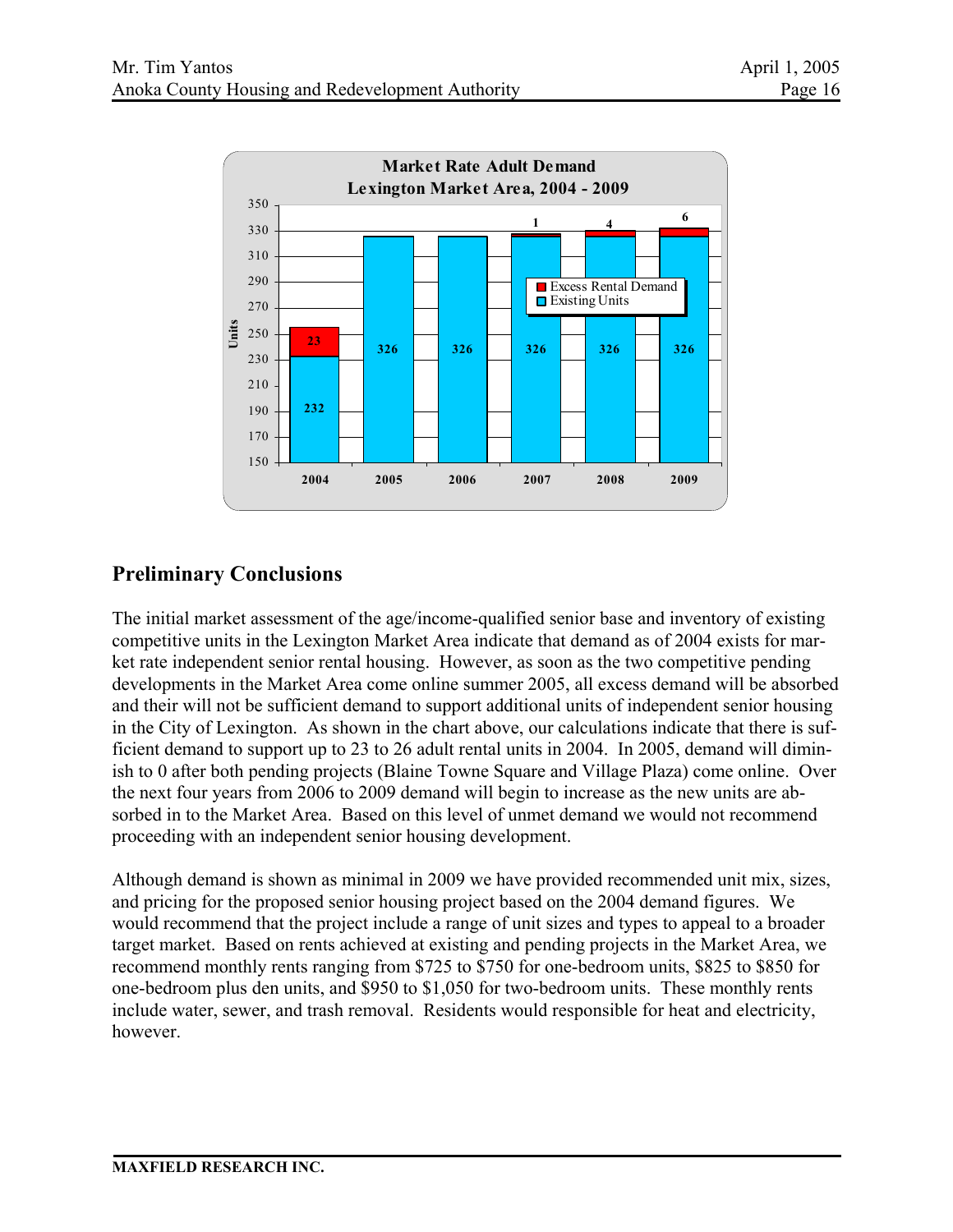#### **TABLE 6 LEXINGTON MARKET AREA INDEPENDENT SENIOR HOUSING RECOMMENDED CONCEPT April 2005**

|              |    |           | Unit Sizes    | Monthly         | Rent per        |  |
|--------------|----|-----------|---------------|-----------------|-----------------|--|
| $#$ of Units |    | Unit Type | (Sq. Ft.)     | Rent            | (Sq. Ft.)       |  |
| $8 -$        | 10 | 1BR.      | $725 - 800$   | $$725 - $750$   | $$0.94 - $1.00$ |  |
| $7 -$        | 8  | 1BR/Den   | $850 - 875$   | $$825 - $850$   | $$0.97 - $0.97$ |  |
| $8 -$        | 8  | 2BR       | $950 - 1,100$ | $$950 - $1,050$ | $$0.95 - $1.00$ |  |
| $23 -$       | 26 |           |               |                 |                 |  |

Source: Maxfield Research Inc.

## **Site Locations/Descriptions**

Lexington City officials recommended a number of locations to analyze for senior housing. Three sites in Lexington were felt to be most viable. Important criteria for independent seniors when choosing locations forsenior rental housing are accessibility and visibility, proximity to health care and community services, compatibility with surrounding land uses, and aesthetics of surrounding land uses.

All three Sites are located within one-half mile of goods and services. The Northway Shopping Center located in Lexington offers a variety of shops that would appeal to seniors from Festival Foods, Checker Auto Parts, Family Dollar, Monterey Mexican Restaurant, Great Clips, Benton Bakery, Workout Express, and a tobacco store. More services are located at the intersection of Lexington and Lake Drive that include U.S. Bank, Papa Murphy's, Burger King, Walgreen's, McDonalds, Subway, and numerous other small retailers. All Sites are in close proximity to places of worship as there are 10 different churches within two miles of the Sites and 24 churches within five miles. A number of medical services and physicians are located within a 10-mile radius of the Sites giving seniors options for their health care needs. Kate Haven Golf Course is also located one-half mile south of the Lake Drive/Lexington intersection. Interstate 35W is located about one and a half miles west of all the Sites, giving seniors convenient access to the Twin Cities communities.

### **Site #1**

This Site is located directly behind the Northway Shopping Center on both sides of Griggs Avenue. Other than a small city park, the land is vacant and owned by the Shopping Center. The owner has been approached by interested developers in the past and has chosen not to sell. Surrounding land uses are compatible with residential housing located to the south and the southeast of the Site. Northwest and north of the Site is the Shopping Center which would give seniors easy access to goods and services within a very short walk. Visibility of the Site is good from Griggs Avenue and Restwood Road with slight visibility from Lake Drive if the development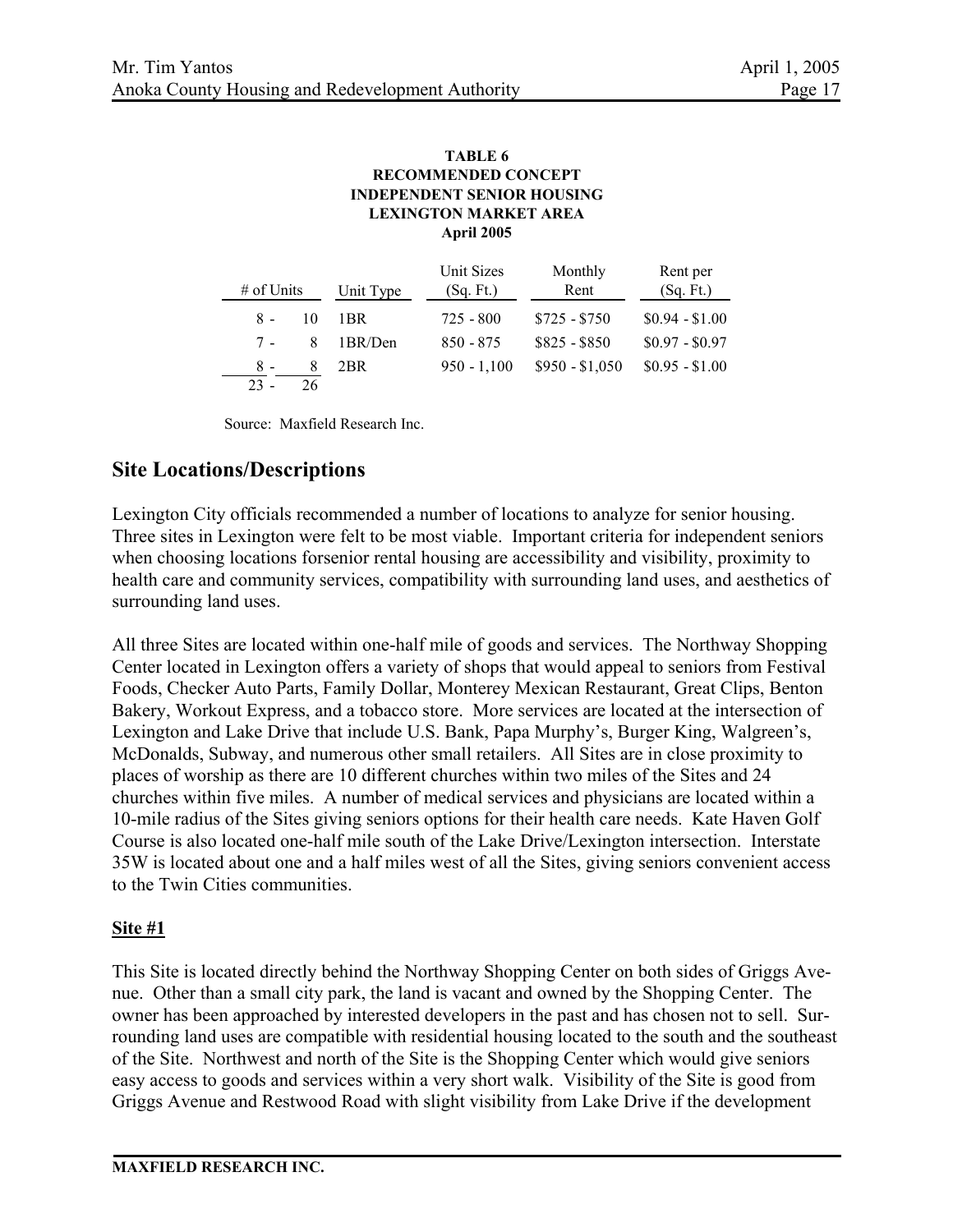were built higher than the shopping center. We believe that the location of this Site would be appropriate for senior housing. There are no incompatible land uses adjacent to the Site and it is located behind the Northway Shopping Center in a highly visible location within a short walk or drive to goods and services. The Site is easily accessible from any direction as Restwood Road intersects with Lexington Avenue and Lake Drive. Griggs Avenue intersects with Lake Drive and Restwood Road.



View of Site #1 on the west side of Griggs Avenue towards the Northway Shopping Center.



View of Site #1 on East side of Griggs Avenue towards the Northway Shopping Center.

### **Site #2**

This Site is located on Lovell Road adjacent to Lexington City Hall building, one block west of Lexington Avenue and is currently used as a parking lot for the building. This is easily accessi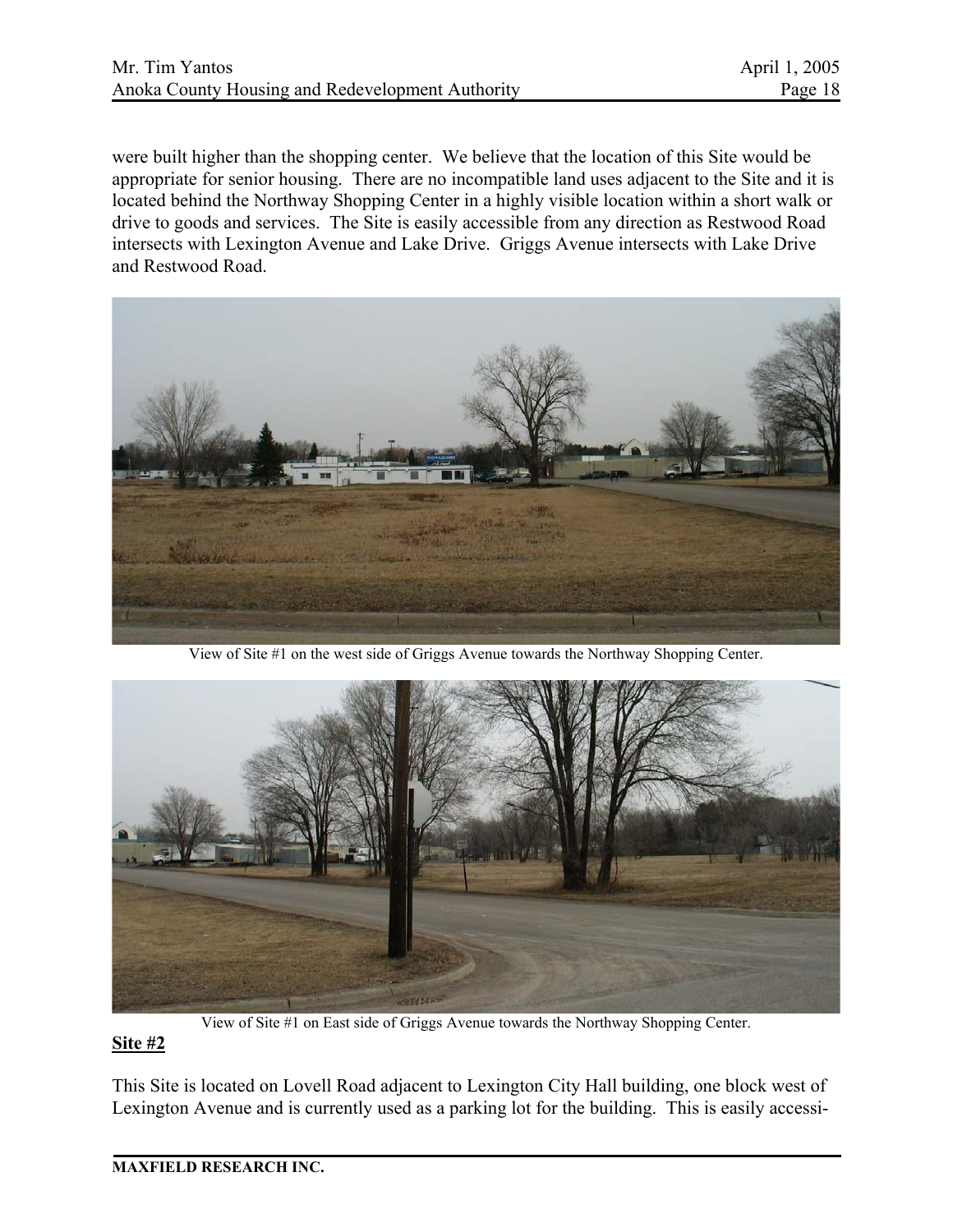ble via Lexington Avenue and Lovell Road. There are no incompatible land uses adjacent to the Site and it is located a short drive or walk from goods and services. Residential neighborhoods dominate the land west and north of the Site while retail and services are located south and east of the Site. The City did mention that they must provide enough parking spaces for the tenants in their building and that this parking lot was used for this purpose, although the parking here is more for overflow from their other lot.



View of Site #2 north from access driveway on Lovell Road.

### *Site #3*

Site #3 is vacant land located in between Lexington Avenue and Jackson Avenue in the southeastern end of Lexington. The Site is surrounded by residential housing on the north, south, and west. The eastern view from the Site would be Hidden Lake and Kate Haven Golf Course towards the southeast. The Site would be highly visible and accessible from Lexington Avenue. The Site could be accessed from Jackson Avenue also which comes to a dead end at the Site. New townhomes are currently being constructed west of Site on the other side of Jackson Avenue. The surrounding land is compatible with the Site and goods and services are located onehalf mile north of the Site at the corner of Lexington and Lake Drive. The desirability for seniors of possible views of the Lake and Golf Course give this Site a slight advantage over the previous Sites.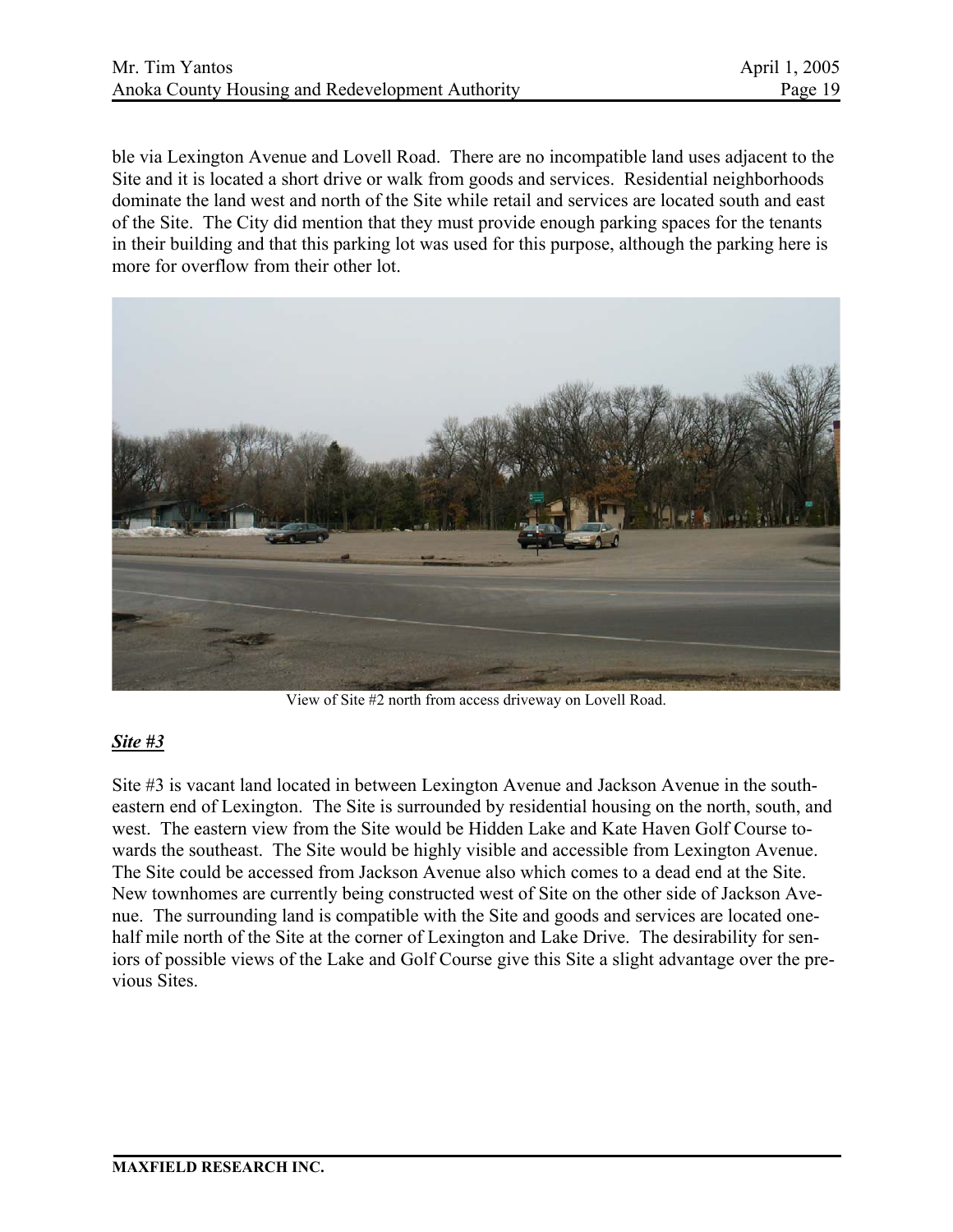

View of Site #3 northwest from Lexington Avenue



View of Site #3 west from Lexington Avenue.

### *Summary*

Overall, we believe that all Site locations are adequate for independent senior housing. The locations are within quick access to goods and services in Lexington and Circle Pines and have no incompatible land uses adjacent to any of the Sites. All three locations have high visibility and are easily accessible from the surrounding communities. Site #1 is desirable due to its location